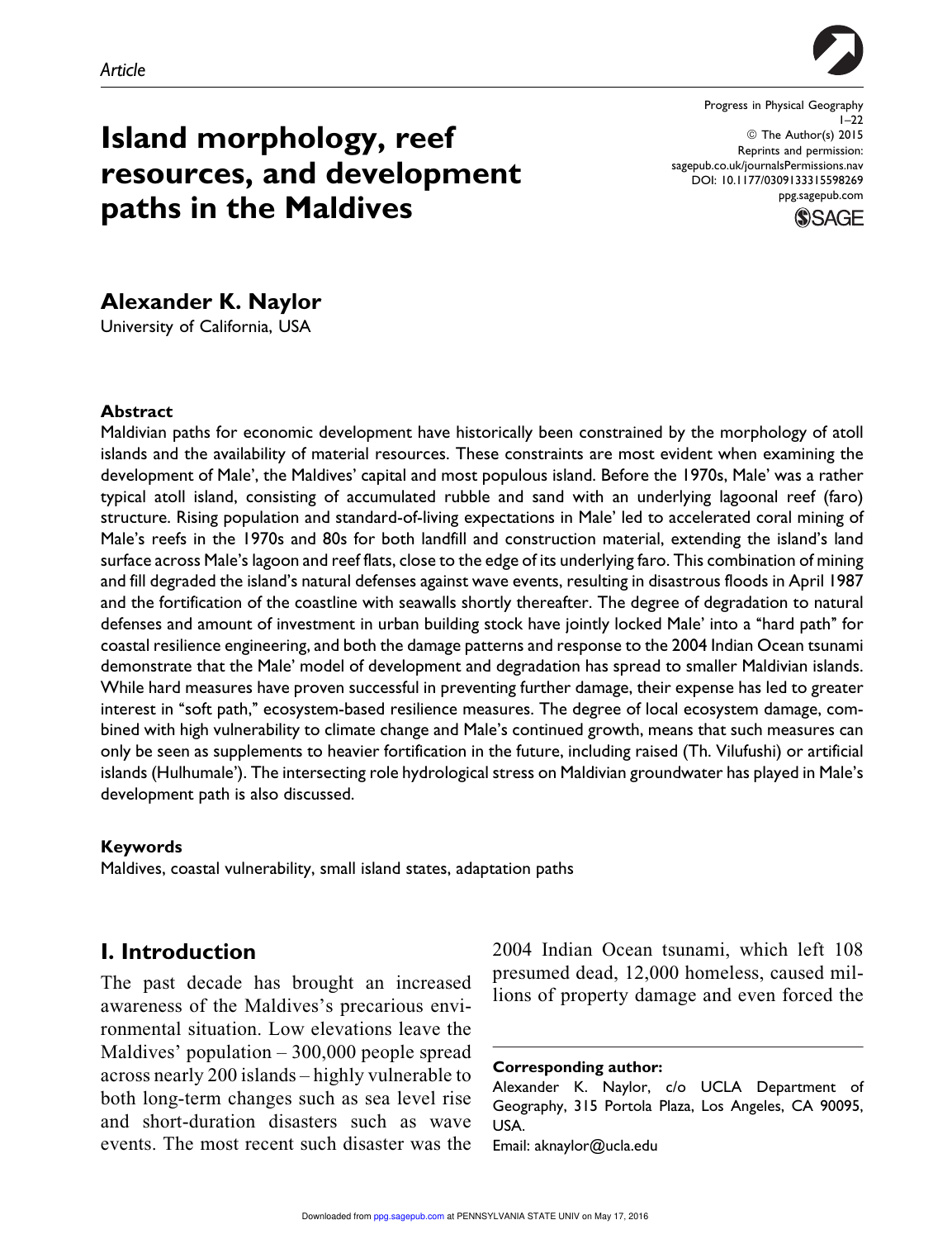relocation of R. Kandholhudhoo's population off their island (Section V.3). Yet there was comparatively little damage to the Maldives' capital island of Male'. Male' had already endured a wave event in the April of 1987 and fortified its coastline shortly thereafter (Section V.1). The difference in damage the more provincial Maldivian islands and Male' illustrates how resilience to disaster in small island states is not merely a consequence of the islands' morphology but also one of choices in approaches to development and coastal protection.

Events like the 2004 tsunami or 1987 long period swells are naturally occurring, shortduration phenomena, and atoll islands in the Maldives have exhibited morphological resilience up to such storms and tsunami since their formation in the mid-Holocene (Kench et al., 2006). The Maldivian civilization's current vulnerabilities are consequences of the intensity and distribution of settlement, particularly modifications to coastlines and land cover that intend to accommodate more people at a higher standard of living; such modifications are common to atoll settlements across the Indian and Pacific Oceans (the latter of which also face typhoons). Furthermore, given the consequences of climate change – increased sea level, added degradation of ecological systems, salination of freshwater and increased frequency and power of storms of storms (and consequently wave events) – vulnerabilities exposed in short-term disasters can presage problems that will worsen over the medium-to-long term (Nurse et al., 2014).

Although there are important geomorphological differences between the Maldives and other atoll nations in the Pacific (Sections II and V.4), Male' and the Maldives offer an excellent case study for how economic growth, coastal protection, and local geomorphology are interlinked on atoll islands. Not only is Male' one of the most developed atoll islands and the Maldives one of the most developed atoll

countries (Male' is totally urbanized and the Maldives was promoted out of the UN's list of less developed states in 2011; Sobir et al., 2014), historic approaches to vulnerability have been well-documented and have deep roots in Maldivian history: the earliest detailed European description of Male', made François Pyrard de Laval (ca. 1578–ca. 1623), includes a detailed description of harbor maintenance after a storm and seawall construction. Twentiethcentury alterations to the shoreline and reef flats have been extensively recorded in reports made by domestic and international development agencies and similar grey literature. This paper contextualizes this data into a fuller portrait of how development and protection in Male' is constrained by the islands' physical geography, using insights from literature both pertaining to Male' and the more urbanized Pacific atoll islands (particularly Majuro, islands in Tarawa, and Funafuti), field observations and remote observations of Maldivian infrastructure and island morphology.

### II. Overview of Maldivian physical geography

The Maldives is a chain of 19 atolls (from the Dhivehi *atolhun*), large annular reefs containing a central lagoon (some of which have been filled; such atolls are sometimes termed platform reefs), stretching 750 km north-south in the central Indian Ocean. Water depths in the atolls are typically between 25 and 50 m, deepest in the center and rising towards the rim, where most reef growth occurs, before a steep drop-off to the surrounding ocean floor (Betzler et al., 2013; Droxler, 1992). While the contemporary atolls are themselves built on 3000 m tall platforms of karstified Tertiary reefs formed as former islands of the Laccadives-Chagos ridge subsided, likely following the model outlined by Darwin in *The Structure & Distribution of Coral Reefs* (1889), they only represent latest growth phase in a cycle of response to rises and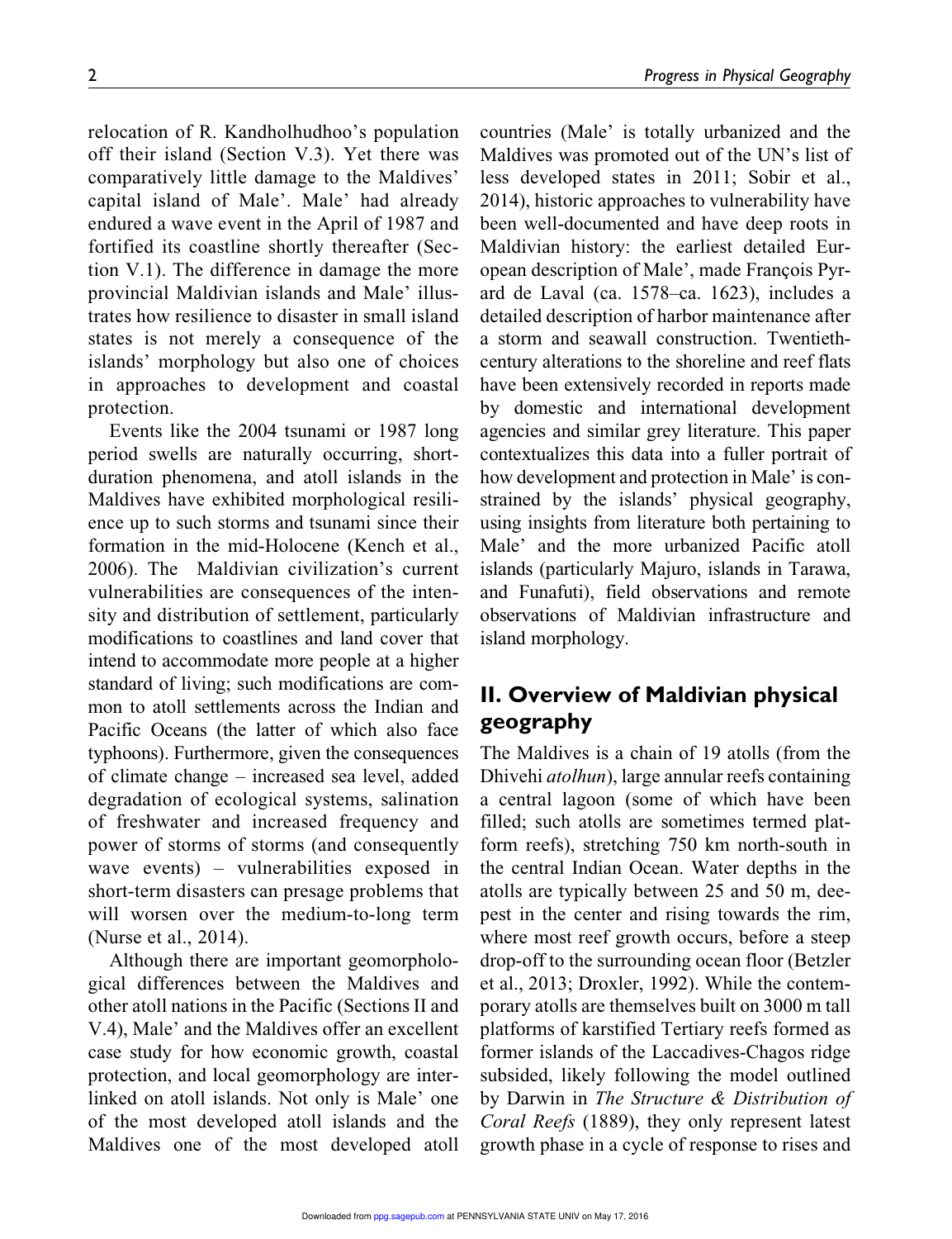

Figure 1. Map of Male' and its environs along the southern rim of North Male' Atoll (after Amooo and Jameel, 2008; Google Earth, 2014c; Fujima et al., 2005). Male', Hulhule', Hulhumale', Viligili, Gulhee Falhu, and Thilafushi are all part of Male's administrative area. As of writing, Gulhee Falhu is being filled to provide for more recreation space.

falls in sea level since the Pliocene (Kench, 2011; Woodroffe, 2008).

Atoll formation must be distinguished from island formation. Most of the islands of the Maldives are not relatively continuous along the rims of atolls, as is the case for Pacific atolls such as Majuro, Tarawa or Funafuti. With the exception of the southernmost atolls, Maldivian atoll rims are discontinuous with discrete faro reefs (from the Dhivehi *faru* or *falhu*) and islands (Kench, 2011), whose annular shapes exhibit a degree of self-similarity with the larger Maldivian atolls. Reef islands typically formed via the accumulation of reef rubble in the lagoon, with additional sediments being added to this core by wave action to form an island. The current islands began forming around 5500 BP, before the Indian Ocean sea level highstand at roughly 4000–2000 BP (Kench, 2011; Kench et al., 2009; Preu and Engelbrecht, 1991).

Male' is a typical example of such an island, or at least was in pre-modern times. Sized at an unremarkable 105 ha, Male' was a southwestsloping sandy island sitting on the northern portion of a shallow bowl-shaped faro. Immediately south of Male's landmass was the Dhekunu Falhu, Male's lagoon, which rose to a brim at its southern edge and hosted a living barrier reef (see Figure 2). The southern rim of Dhekunu Falhu was Male's only natural protection, the island likely saw little modification after formation: although seasonal monsoon currents shifted sands around the perimeter of Male' and other atoll islands, morphologically they were quite stable over long time scales. This is consistent with what we would expect from an atoll subject only to weak and infrequent storm surges, a consequence of the Maldives' location in the doldrums. Male' lacks the reef ridges, rubble ramparts or boulder conglomerates seen on the stormward sides of islands in the Lakshadweep, under the influence of cyclones north of the Maldives, or in Pacific atoll islands subject to typhoons (Woodroffe, 1992, 2008).

While still relatively vulnerable – Male' sits on the southeastern edge of North Male' Atoll<sup>2</sup> facing the Vaadhoo Kandu, the channel separating North from South Male' Atolls (Figure 1) and the Indian Ocean, with a sheer 2000 m drop off to the latter (Fujima et al.,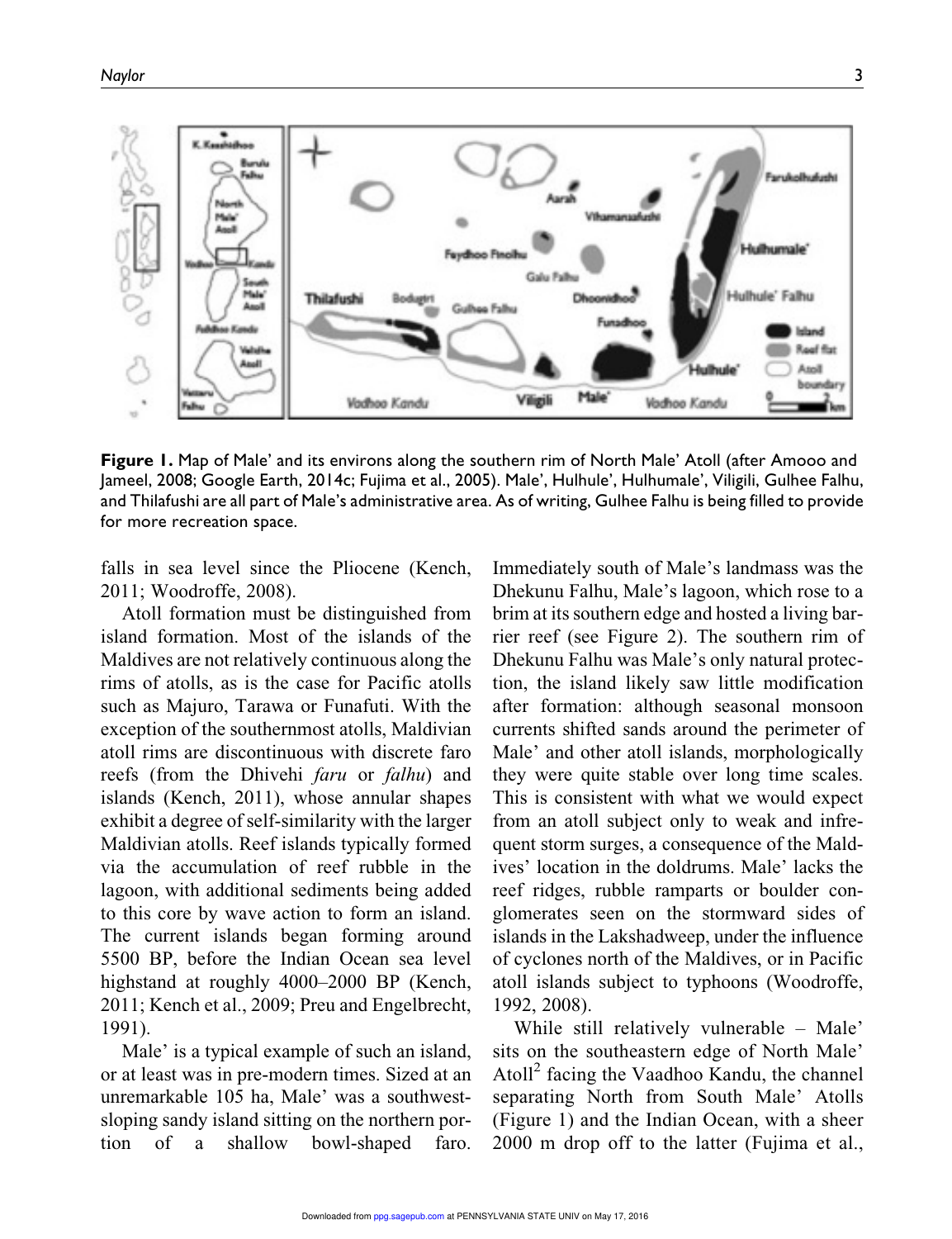

Figure 2. Before land reclamation began in the 1970s, Male' was a generally southwest-sloping sandy island sitting on a shallow bowl-shaped faro, deepest in the Dhekunu Falhu, Male's lagoon, extended reef flats, finally riding to a higher barrier reef brim at the edge (the definition of the Dhekunu Falhu should be taken as approximate; Amooo and Jameel, 2008; Bell, 1928; Edwards, 1989). Palace grounds, older coral stone mosques, and markets were found on the larger northern blocks.

2005) – Male' has likely endured many tsunami and other wave events without much morphological change (Kench et al., 2006). The main risks to island inhabitants come from damage incurred during the wash-over, not the destruction of islands themselves, as indicated by accounts of major disasters in 1812 (which forced the abandonment of twelve islands), 1896–98 (which temporarily submerged approximately half of B. Thulhaadhoo), 1987, and 2004 (Section V; Cazes-Duvat, 2005). The washed-over Maldivian cemeteries described by Indian Navy Lieutenant Prentice in *The Structure & Distribution of Coral Reefs* were likely the result of a similar wash-over event, not local subsidence as Darwin hypothesized. Maldivians also reported to Prentice that islets were being eroded away by changes in currents in the same area (Darwin, 1889). Even slight changes can cause shifts favoring coastal erosion or deposition, altering shorelines of whole islands (Kench et al., 2003; Zammath Khaleel and Ali Shareef, 2010, personal communication). Increased coastal engineering since the 1970s has resulted in more dramatic shoreline changes, especially on Male': landfill has since left the old faro morphology completely obscured (see Figure 4, Section IV.2).

There is almost no surface water in the Maldives (only Fuvahmulah, whose lagoon was blocked off from the ocean water, has a noteworthy surface resources) and most usable freshwater in the Maldives is groundwater. Derived from infiltrated rainwater, this groundwater exists as a narrow freshwater lens floating on infiltrated seawater (Edwards, 1989). The longterm stability of freshwater supplies depends on the balance between surface area available for capturing rainwater, saltwater intrusion and recharge,<sup>3</sup> defined as total precipitation minus total evaporation (Bailey et al., 2014). Surface evaporation, interception, and transpiration all exert significant pressure on total recharge in the Maldives. Interception and transpiration losses are especially high thanks to the prevalence of coconuts both in natural vegetation and in agriculture: to interception rates in regions with coconut trees average 15% and the trees transpire 70–130 L of water per day, comparable to the average daily water consumption of a Maldivian citizen (Woodroffe, 1989).

# III. Pre-twentieth century responses to coastal vulnerability in Male'

Unlike in the Pacific island nations, where populations were spread across long, relatively semi-continuous stretches of island and urbanization only began with the arrival of European traders and colonists (Cocklin and Keen, 2000), Maldivian settlement patterns have long taken village or urban forms, a consequence of the Maldivian atolls' more discrete island morphology. These settlements typically grew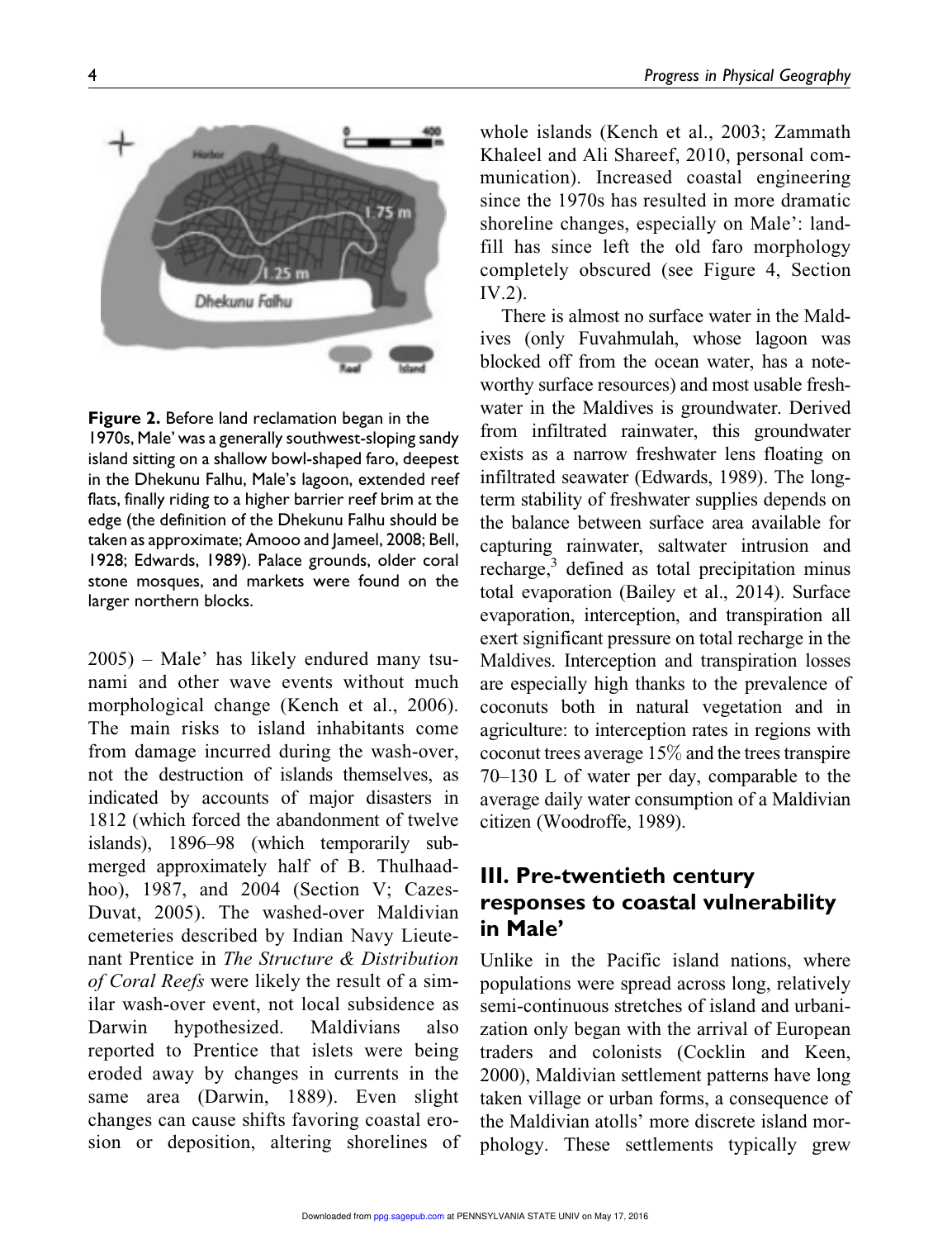

Figure 3. Dates of fill projects on Male' (after Amooo and Jameel, 2008; Bell, 1928; Edwards, 1989; Google Earth, 2014c; Fujima et al., 2005).

around religious (first Buddhist, then Islamic starting in the twelfth century) and administrative centers, the most prominent and enduring of which has been Male'. Detailed accounts of pre-modern Male', made by François Pyrard de Laval (ca. 1578–ca. 1623) and H.C.P. Bell (1851–1937), describe how the pre-modern Maldivians took advantage of Male's geography to protect important buildings and commercial infrastructure. Royal, religious, and market activities were concentrated on the northern, more elevated side of the island, facing the calmer lagoon of North Male' Atoll (Figure 2) and protected from waves by Male's bulk and the Dhekunu Falhu; despite lower densities and different island morphology, Pacific cultures shared this lagoonward preference (Duvat et al., 2013, Spennemann, 1996). The southern flats and Dhekunu Falhu were rendered unnavigable by rubble tossed into it by waves and storms from the Vaadhoo Kandu and the Indian Ocean. Untouched, Dhekunu Falhu continued to serve as a natural breakwater and Bell recounts it being a defense against flooding when monsoonal storms rolled through (Section V.1; Bell, 1928).

The Maldivians established their primary harbor on the northeastern reef flats. The steep drop-off beyond the flats (Section II) gave boats and ships a clean approach to Male' while the continuous clearing of rubble from the northern flats allowed for safe navigation within the harbor. Cleared coral also gave Male' a source of masonry. According to Pyrard, coral mining and clearance was a routine activity, ''done nearly every day,'' and even claimed that after a storm "the harbour of Malé [sic], which was formerly so full of big rocks [coralline rubble or perhaps coral heads] that ships could not sail nor anchor there in safety, to be improved and navigable, with a good anchorage in less than fifteen days'' (Gray, 1890).



Figure 4. Population trends in Male' (administrative area) and the Maldives (Maldives Ministry of Planning and National Development, 2005; Maldives Ministry of Planning and National Development, 2007).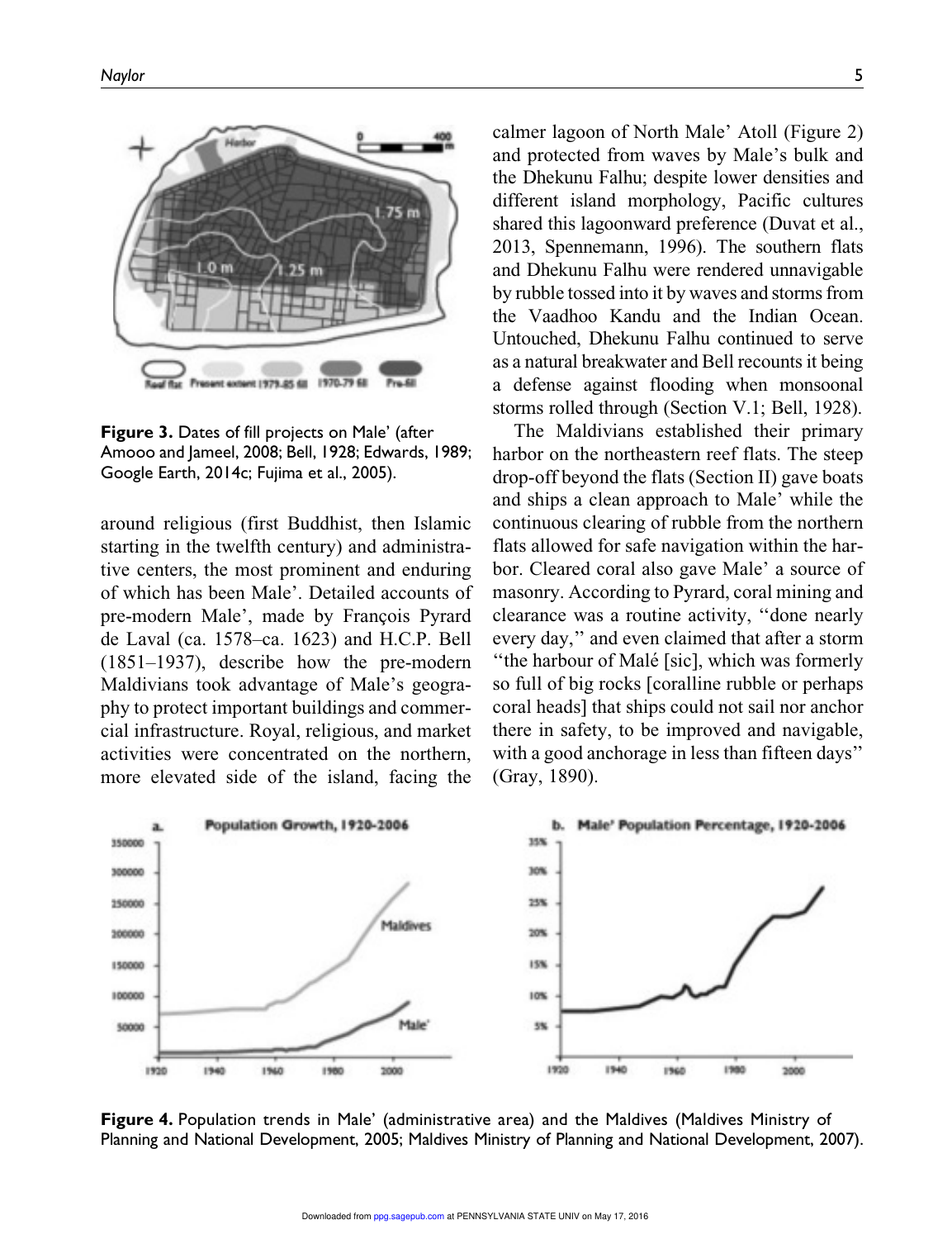Such storms and accompanying swells were recognized as the main threat to civilization on Male'. Bell recounts the early-twentieth century seawall protecting Male's harbor was largely constructed of coral harvested from it. Important structures like the royal palace and mosques were also constructed of hard coral masonry, though here it was polished into smooth blocks with ornamental carvings. Coral clearance and construction allowed pre-modern Maldivians to pursue a ''hard'' path towards coastal resilience, modifying the environment (clearing the north reef flat) and building rigid structures to fortify commercial, religious, and governmental structures from disaster. By Pyrard's time the Maldives had a long-standing and sophisticated tradition of coral rock masonry: even in pre-Islamic times large Buddhist structures (stupas and monastic structures) were made from rubble and polished coral heads (typically of *Porites lutea*; Forbes, 1987; Woodroffe, 1992). While coral is found as a building material in the Pacific island nations, it is only found in limited applications as part of the foundations or support for mostly wooden or thatched structures and never extended to coastal protection (Saini and Moore, 2007), which was mostly achieved by settling on the lagoonward shores of the longer Pacific atoll rim islands (cf. the example of Majuro in Spennemann, 1996).

Coral remained too expensive for most Maldivian structures and coconut was the dominant residential building material until the midtwentieth century. Coconut wood formed a Maldivian house's skeleton, which was thatched *cadjans*, mats of woven coconut leaves, and sometimes boarded with coconut planks. While described as ''ill-built and dark'' by the Indian Navy Lieutenant Wilmott Christopher in the early 1800s, the shady interiors and air gaps in thatching kept Maldivian houses cool in the equatorial heat (Gray, 1890). Furthermore, the flimsiness was itself something of an adaptation to local conditions: a very gracile house

structure causes minimum damage when blown over and is easy to rebuild or replace. Indeed, the traditional Maldivian house resembled the traditional Maldivian boat, the *dhoni*. Constructed of planks of coconut wood sewed together coconut fiber (coir) rope and fitted with *cadjan* sails, the Dhivehi term for shipbuilding directly translates into ''ship tying'' (*dhoni banun*). Such a boat would not break apart if thrashed against a reef in a storm – though it would certainly be damaged, the *dhoni* could be quickly tied back together and limp to the nearest port (Mohamed, 2005).

After an extreme disaster, Maldivian populations would resort to resettlement from damaged to less-damaged, undeveloped islands, as happened to twelve islands following floods in 1819 (Cazes-Duvat, 2005). Island populations would also uproot themselves for economic reasons, such as in search for better fishing grounds: the inhabitants of R. Dhuvaafaru in eastern Northern Maalhosmadulu (Raa) Atoll are thought to have abandoned their island in the early second century in pursuit of better fishing grounds in the west (Bluepeace Maldives, 2009; for more on R. Dhuvaafaru, see Section V.3 and Figure 9). The flexible design of nonceremonial or governmental structures supported a society that accepted the need to shift with landscape and resources.

Such a flexible lifestyle suited the extremely diffuse Maldivian population: at most 65,000 people were spread across the nearly 200 inhabited islands (Ghina, 2003). Low population densities allowed for a resource economy that, with the exception of Male', did not push the carrying capacity of islands and reefs. Even in the late 1970s the World Bank would conclude that ''low money incomes... are not an accurate indicator of the standard of living in the atolls'' due to the richness of locally-harvested resources and domestic fruit cultivation, and even on Male' domestic mango cultivation continued through the 1980s (Edwards, 1989; Sarwar Lateef et al., 1980). The main environmental limiting factor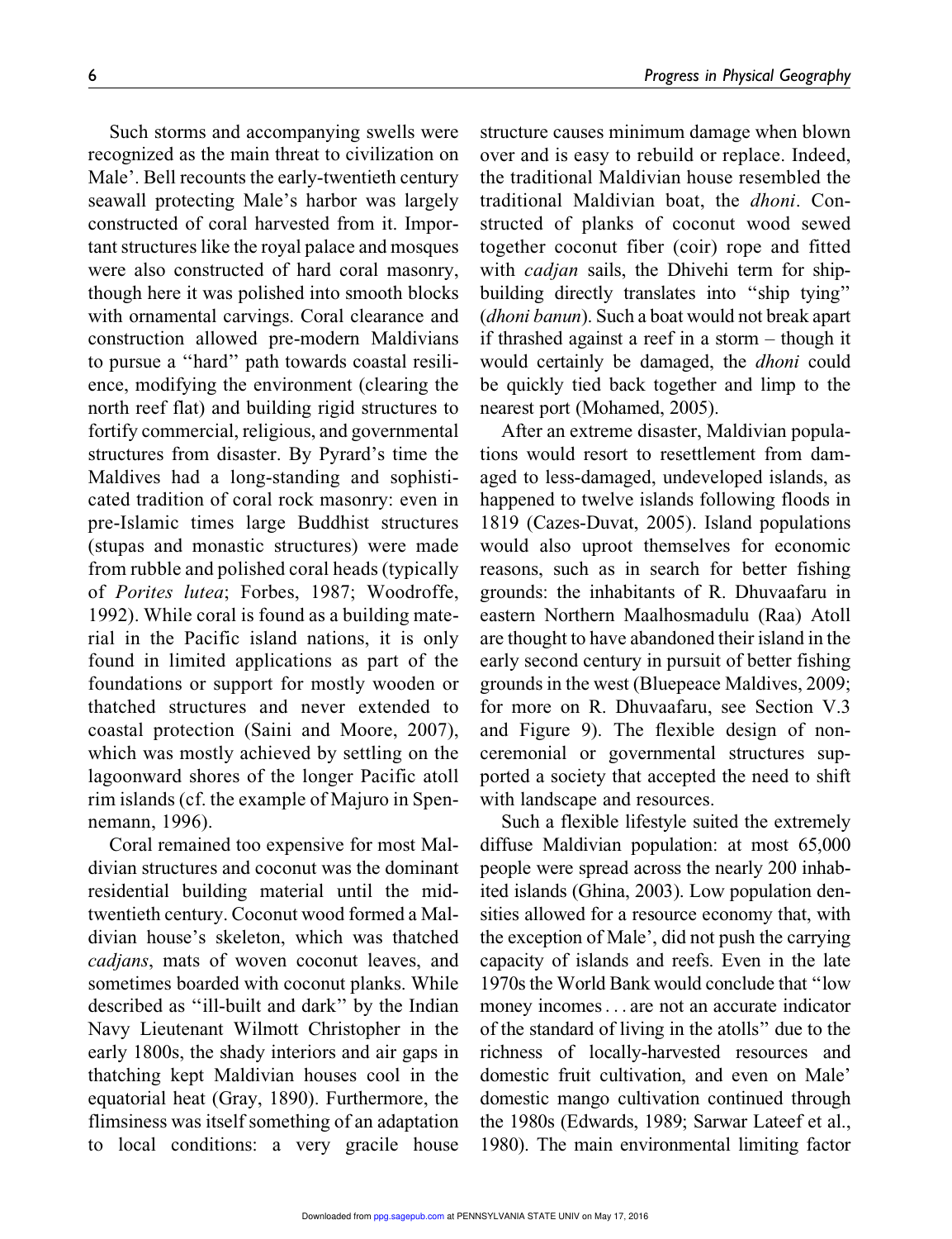on growth was availability of clean freshwater: porous soil and poor elevations meant that human wastes contaminated freshwater lenses, spreading dysentery. Male' historically had the worst freshwater quality, due to its higher population density of both people and graves on the island. By the seventeenth century Male's groundwater was not considered potable, and the Maldivian sultan would only drink water imported from other, less populated islands (Asian Development Bank (ADB), 1999; Bell, 1928; Gray, 1890). The combination of dysentery and malaria kept the Maldives' population capped at 70,000 people and Male's around 5000 (Ghina, 2003).

### IV. Growing Male': population, economy, and land area

#### *1. Demographic and economic drivers*

Public health improvements in the twentieth century – most importantly the eradication of malaria and the expansion of basic health services to the entire country in 1965—reduced death rates (life expectancy went from 50 in 1983 to 73 in 2002) allowed Maldivian population growth to accelerate beyond replacement levels. By 2000 there were more than three hundred thousand people living in the Maldives (Figure 3(a), Ghina, 2003; Global Urban Observatory (GUO), 1999).

The Maldives' economy only took its modern contours in the early 1970s's with the rise of tourism and the motorization of the *dhoni*, which revolutionized fishing, inter-island travel, and coral mining (see Section V.1). Male's earlier strength as a population and trade center allowed it to capture much of the new economic and population growth. Additionally, a high level of public investment in the capital (Section IV.2) further increased the opportunity gap between Male' and the atolls, incentivizing migration to the capital and stimulating yet more projects to accommodate this growth. This is typical urban agglomeration, made more intense by a policy bias towards the capital and Male's insular nature (Sarwar Lateef et al., 1980). The most populated Pacific archipelagos, such Majuro and Tarawa, form continuous sequences of islands connected by filled causeways, allowing for population to grow in lowdensity, peri-urban centers while remaining relatively easy reach of major urban and service centers (Cocklin and Keen, 2000; Duvat et al., 2013; Spennemann, 1996). The wide and deep spacing between islands in North Male' Atoll makes such sprawling growth patterns and causeway fill impossible: one either settles in urbanized Male' (or Viligili or Hulhumale', see Section V.2) or not.

Despite a temporary slowdown in growth in Male' and period of catch-up in the atolls, by the 2000s Male's growth accelerated again, a trend which continues today (Figure 3(b); Edwards, 1989; Maldives Ministry of Planning and National Development, 2005). When the Maldives' total population passed 300,000 in July 2006, the percentage in Male' (now including some neighboring islands, Figure 1 and Section IV.3) was at its largest point in history, with almost 25% of the nation's population living on the island proper and one-third in its administrative area (Figure 3, GUO 1999; Maldives Ministry of Environment, Energy and Water, 2007; Maldives Ministry of Planning and National Development, 2007). Much of this growth is driven by migration – in 2000  $44\%$ of Male's population was born in the atolls, contributing to stagnant-to-dropping populations there (Shaig, 2006). Though most jobs attracting migrants to Male' are low-income, they nonetheless pay better than equivalent jobs in the outlying atolls (Shaig, 2006; Shaljan, 2004).

Primary sector jobs harvesting the Maldives' diffusely spread natural resources are now less attractive avenues for employment. The recent uptick in Male's growth has been driven by tertiary sector, which benefits from the personto-person contact facilitated by dense urban settings: today approximately as many people are employed in community, social and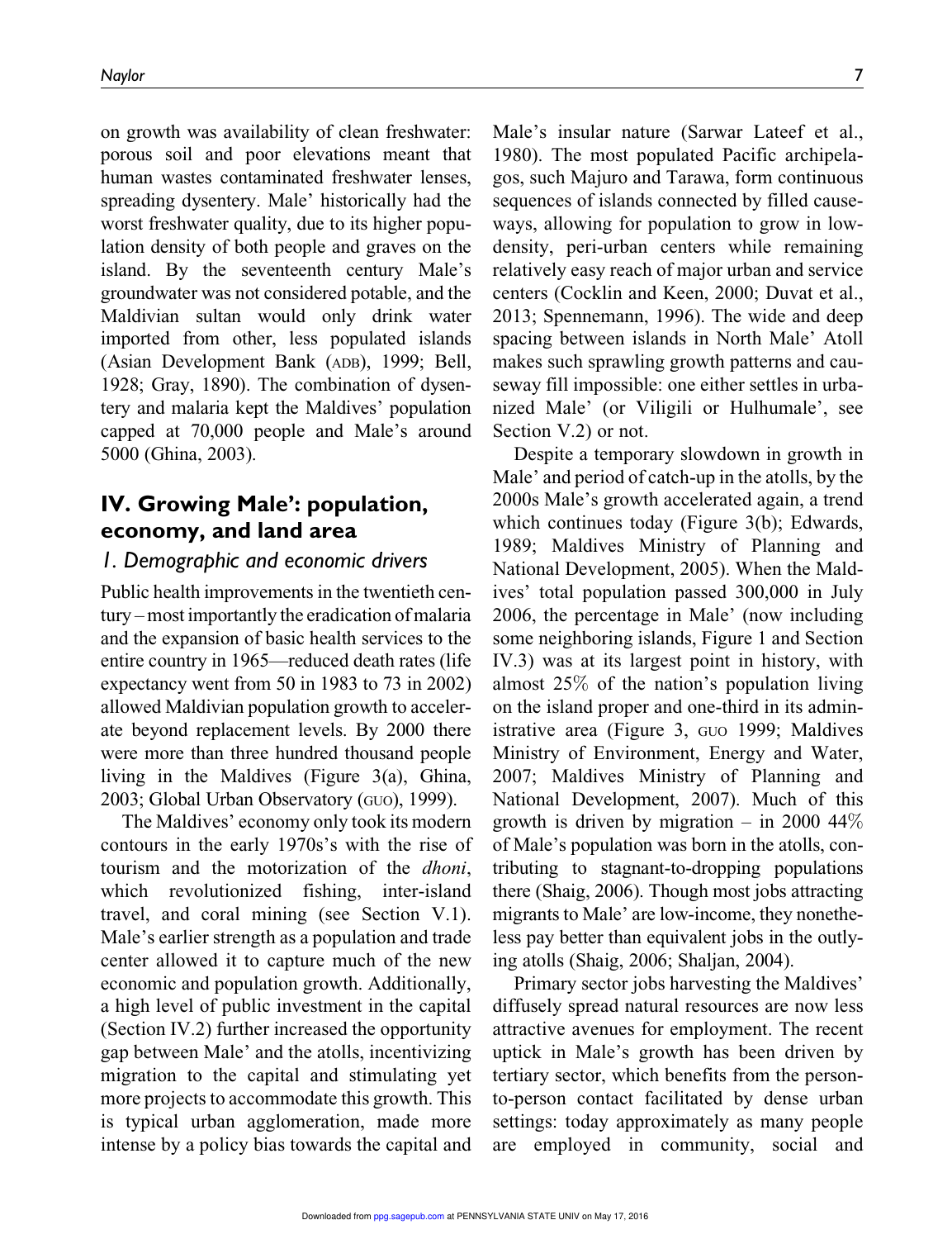8 *Progress in Physical Geography*

personal services as in tourism and fishing combined. Among governmental services the drive towards centralization is probably strongest labor-intensive sectors such as health care and education. Since the 2011–12 Maldivian political crisis, health care in the atolls has deteriorated to such a degree that even minor ailments needed to be treated at Male' hospital, meaning transportation (and accommodation in Male') eats into the health budget (Sobir et al., 2014). It was not until the 2000s that secondary education was significantly expanded beyond Male' and Addu, but the better quality and availability of education in Male' means educational opportunity is still a major driver of relocation (Azza, 2008; Sobir et al., 2014). This disparity in education only exacerbates the divide in employment between the Male' and the outer atolls: in 2010 unemployment in Male' stood at 17%, compared to 34% in the atolls (Sobir et al., 2014).

### *2. Landfill, new construction, and pressure on natural resources*

Population growth, economic expansion, and government enlargement in the 1960s and 70s threatened to overrun the Male's small area. In the early 1970s 15 ha were added to the northwestern face of the island (Figure 3). Though this landfill successfully modernized the island's port infrastructure, the amount of new land proved insufficient as people continued to press into Male' (Edwards, 1989). Additionally, with Male' was taking a central role as the country's center for service provision, administrative, educational and hospital facilities were becoming crowded: institutional overcrowding was as much a driver for landfill as population growth.

The fill itself was locally sourced coralline rubble and sand, the same stuff as a typical Maldivian island, though the rubble was made by quarrying and blasting local reefs. Coral mining accelerated with the start of the Male' Land Reclamation Project in 1979, adding another

sixty acres to the island's area by filling in the Dhekunu Falhu and extending the island towards the edge of its underlying faro (see Section I). By the end of the 1980s,  $906,240 \text{ m}^3$  of coral had been quarried away for fill, and any reef that was not covered by new land was left significantly degraded (Edwards, 1989).

Through the 1970s and 80s new construction swept across both the old and filled parts of Male'. The wood-framed house with *cadjan* walls had mostly fallen out of use by this point. By 1935, T.W. Hockly only saw palm woodand-*cadjan* houses in Male's poorer quarters, sometimes with corrugated iron panels sheltering topping an otherwise traditional structure (Hockly, 1935). While they impeded airflow and conducted more heat into homes, corrugated iron roofs require less maintenance than thatched coconut roofs and shielded the sides of houses – still typically covered by *cadjans* – further reducing maintenance demands and extending the lifetimes of building elements. Beyond shifting preferences in building materials, by the 1960s and 70s Maldivian coconut wood resources were becoming increasing strained. Almost all coconut agriculture was done on densely packed plantations both to maximize trees per acre and to stress the trees for curved wood that, while useful for *dhoni* manufacture, was generally unsuited for residential construction (Sarwar Lateef et al., 1980). In the atolls wood remains the major fuel source (ADB, 1999; Ghina, 2003), but in areas with coconut plantations often weeds are used as well, reducing the incentive to weed plantations and adding another competitor for scarce groundwater and nutrients (Sarwar Lateef et al., 1980). Though population and living standards grew at a slower rate than in Male', competition between increased water consumption and coconuts in the atolls (see Section I) nonetheless depleted freshwater sources, allowing more salt to intrude on groundwater lenses. Motorized *dhonis* also increased the mobility of pests, particularly *Rattus rattus* (Edwards, 1989).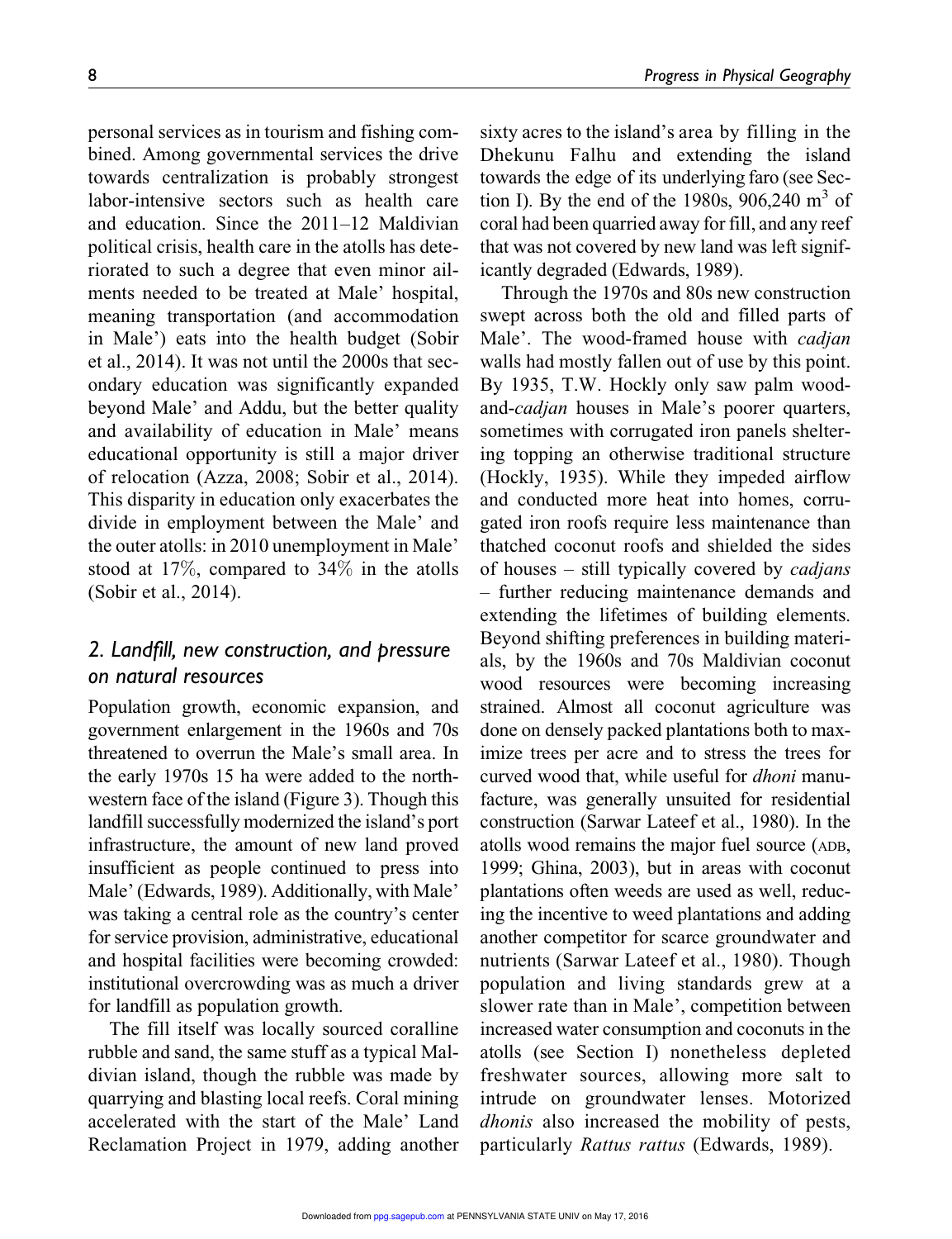The main environmental effect of motorized *dhonis* was to make larger-scale coral mining economically feasible (ADB, 1999), and for the first time coral became attractive for ordinary residential construction. Coral construction allowed for better fire resistance, thicker walls and multi-story buildings, key advantages in the increasingly-dense island settlements, especially Male'. When residential coral construction started to expand in the early 1970s it became a sign of conspicuous consumption, with the historic use of coral in palace and mosque construction imparting coral with strong cultural connotations of stability. During the Male' Land Reclamation Project the annual amount of coral mined near Male' for construction purposes quadrupled from 1000 to 4000  $\text{m}^3$ between 1981 and 1985; by 1992 this had increased to over  $11,000 \text{ m}^3$ , indicating that coral had become the dominant construction material on the island (ADB, 1999; Khaleel and Saeed, 1997; Naseer, 1997).

Large, mature coral heads, especially *Porites lutea*, were favored for new construction, as had been the case since the Buddhist period (Forbes, 1987; Naseer, 1997). Used either as building blocks themselves or broken into brick-sized pieces (Figure 5), coral was cemented together with mortar made from coconut sap, lime, and sand. Beams for multiple stories would be either of timber or sometimes steel (Edwards 1989). Underneath the roof – typically of imported corrugated steel or asbestos cement – would be an edifice of mostly or completely local manufacture. Thus even though the Male' Land Reclamation Project finished in 1985, boats regularly came in bringing fresh coral heads from nearby reefs well into the nineties.

### V. Vulnerabilities and adaptations

### *1. Disaster and response on Male' and Hulhule'*

Between April 4 and 7, 1987, a massive storm occurred in southern Indian Ocean. Long period



Figure 5. Detail of a typical rough coral wall, likely dating from the late 1980s. Here coral heads were broken into brick-like blocks rather than being used whole (*Porites lutea* on the right and likely *Platygyra sinesis* on the left). This wall rims the municipal dump on Male', in southern landfill created by the Male' Land Reclamation project. In many cases such walls are covered by stucco.

swells traveled a great circle route 4500 km across the Indian Ocean to the central Maldives. Upon reaching Male' on April 10, the swells' maximum height was 5 m above sea level, easily flowing over the new, low-lying land of the Male' Land Reclamation Project and inundating much of Male' for two days (Figure 6). Sixty hectares of landfill, corresponding almost exactly to the Male' Land Reclamation Project, were inundated by the swells, and approximately 300,000 m<sup>3</sup> of fill was washed away completely (Cazes-Duvat, 2005; Edwards, 1989). The severity of the disaster was largely the result of the Reclamation Project. The filled area sloped from 1.0 m near the original coastline of Male' to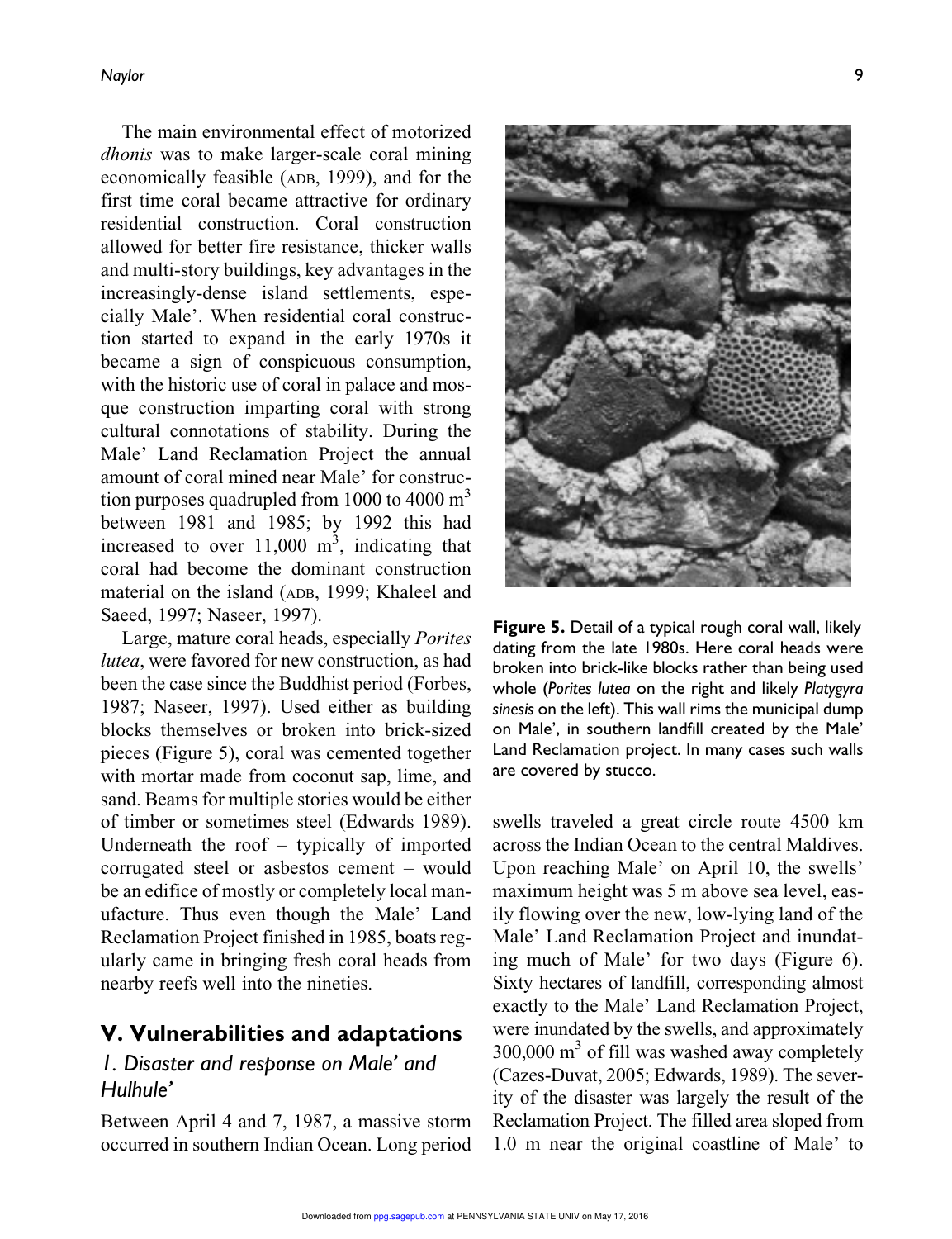

**Figure 6.** Extent of the floods in April 1987 – note that they are essentially contiguous with the 1979– 87 Male' Land Reclamation project, which filled the lagoon. Flood extent over the island is rectilinear because flooding was recorded per city block (after Amooo and Jameel, 2008; Bell, 1928; Edwards, 1989; Google Earth, 2014c).

0.7 m at its southern edge, exposing more, lower land to wave damage. Before the Male' Land Reclamation Project, Male's barrier reef robbed waves of energy, and the Dhekunu Falhu provided a basin for any additional overflow. The mining activities off of Male' reduced the height of the remaining reef by a half-meter, and the extension of land closer to the edge of Male' meant the new land was also closer to deeper water (Edwards, 1989). $<sup>4</sup>$ </sup>

While the total cost of the Male' Land Reclamation project was US \$94 million (2014), the cost repairing the damage and protecting against further inundation was US \$96 million (2014) – a distant storm had effectively reversed nearly a decade's worth of work (Ghina, 2003). The damaged area was refilled in the aftermath of the disaster, and the entire island was encircled by tetrapod barriers (Figure 7), donated by the Japanese government at a cost of US \$23 million (2014), giving an approximate estimate for the monetary value of the old healthy reef's breakwater functions, though falling short ecologically and aesthetically (Cazes-Duvat,



Figure 7. Tetrapod barrier along Male's western coast, bordering land created during the Male' Land Reclamation Project. The tetrapod barriers interlock, and are anchored in coral rubble (blackened by sun exposure and algae) and are backed up by a concrete barrier wall (photo by the author, April 2010).

2005; Edwards, 1989). Those sea walls proved their worth during the 2004 Indian Ocean Tsunami, helping to prevent a repeat of 1987. Wave heights never reached above 0.8 m and the minor levels of damage to buildings, roads and the southern seawall indicated a relatively gentle flow pattern (Fritz et al., 2006). Since they enclose the entire island of Male' the seawalls also shut down the natural flow of sediments around the island (Ali Rilwan and Saffah Faroog, 2010, personal communication). The shutdown in sediment flow also means that Male' is not as plagued by the unpredictable disruptions to natural erosion and deposition/siltation patterns emerging from *partial* coastal protection measures, a problem common elsewhere in the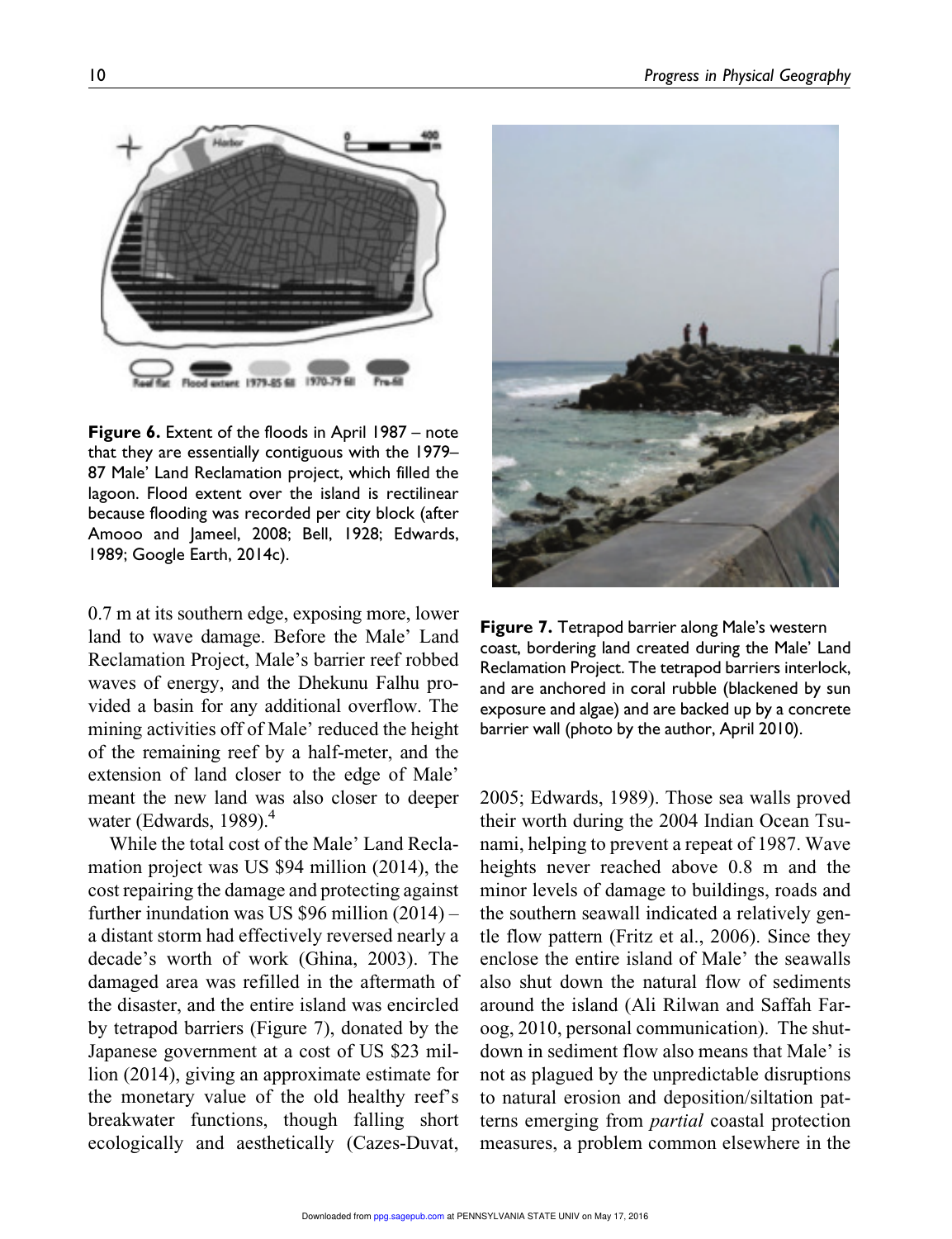

Figure 8. Hulhule Falhu, consisting of Hulhule' (expanded to accommodate Male' International Airport), Hulhumale' (constructed by filling in reef flat), and the resort island of Farukolhufushi (after Amooo and Jameel, 2008; Edwards, 1989; Google Earth, 2014c; Fujima et al., 2005).

Maldives and on Pacific atoll islands in South Tarawa (Duvat et al., 2013; Kench et al., 2003; Zammath Khaleel and Ali Shareef, 2010, personal communication). Male' is more secure from coastal change, though at the expense of its natural dynamics.

The nearby island of Hulhule' (Figure 8), home of Male' International Airport, was also damaged. Like Male', Hulhule' is a lenticular island, but it with narrower, more oblong geometry with a long eastern bank faces the Indian Ocean. Hulhule's fill, which allowed the airport to accommodate larger planes, only lengthened the oceanward side of the island, making it even more expensive to protect, and even after its post-1987 repairs waves regularly lapped onto the runway (Edwards, 1989; Ministry of Housing, Transport & Environment and the United Nations Economic Program (UNEP), 2009). However, the fact that the 2004 tsunami waves first passed over Hulhule' also helped rob them of their destructive power, protecting Male' and Viligili (Fritz et al. 2006).

The 1987 swells also exposed weaknesses in Male's water and sewerage infrastructure: a major waste disposal compound was damaged, finally jolting Male' into installing a proper sewerage system, though the flow of sewerage around the island, where it promotes algal growth and inhibits the recovery of hard corals, remains an issue (Ghina, 2003). Aggravating contamination problems was the continuing shortage of groundwater, despite the incorporation of dedicated soakways into road surfaces to aid recharge. Domestic fruit (particularly mango) cultivation declined as groundwater degraded in the eighties and is impossible to practice today (Edwards, 1989; interview with Ali Rilwan and Saffah Faroog, 25 April 2010). While Maldivian governments have promoted rainwater harvesting since 1904, it only became widespread for home use after several major cholera and shigellosis outbreaks in the late 1970s (Edwards, 1989). Today graywater recycling is mandated for all toilets and desalinated tap water now supplements rainwater, providing water for import to other islands with degraded water supplies in a reversal from the premodern norm (see Section V.3, ADB, 1999).

In the wake of 1987 wave event coral mining was outlawed, but for much of the nineties this had no significant effect. Mining was easy (one could simply fill a *dhoni* with coral), the Maldives lacked the manpower to enforce a ban, and local builders still preferred coral blocks to concrete blocks, despite the ability of standardized concrete blocks to support more sophisticated construction techniques and taller buildings (see Section IV.3, ADB, 1999). The decision was made to subsidize concrete block manufacture, manufactured by the public sector at low prices and high volumes, in order to disrupt the market for coral heads; coupled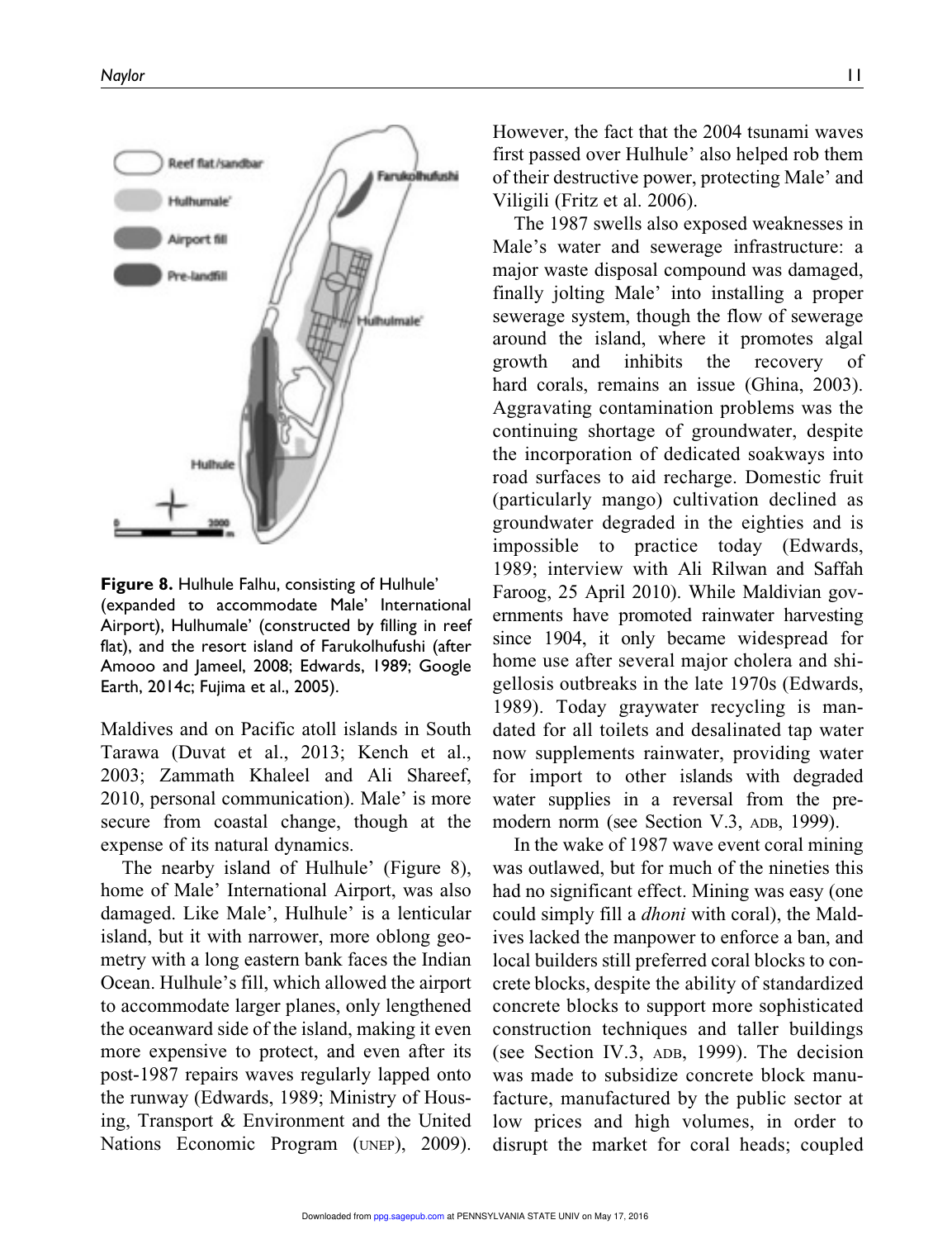with demand for taller concrete buildings and bettering enforcement this has helped reduce the demand for mined coral (Naseer, 1997). Continued economic growth through the nineties allowed for the importation of more building materials. Although concrete with locally sourced sand had been used in limited applications in the past (particularly in the construction of a former British military base in Addu), the concrete industry in Male' imports aggregate. In addition to being salt-free, unlike local sands, importing aggregate allows for increased concrete output while restricting sand mining, which like coral mining can increase coastal vulnerability (Shaig, 2006; UNEP, 2009).

### *2. Expansion onto nearby islands*

Despite the higher densities enabled by concrete construction, Male' still needed room to expand. Construction became more difficult in Male' as land prices increased and the amount of developable land decreased: while the number of households increased by 19% in the 1990s, the rate of construction slowed (UNEP, 2009). Male's status as capital leads to competition between government (primarily administrative) and private (primarily residential) land use, with the former having an upper hand due to the nominal rents charged to government bodies, promoting increased institutional land use at the expense of residential construction. As a consequence, though Male's citizens are comparatively wealthy, with median yearly incomes of *Rf*120,000, about US \$10,000 (2014), their median space consumption is low, at only 3.7 m per person (Bertaud, 2002; Sobir et al., 2014).

In the late 1980s, Male' City annexed Viligili,<sup>5</sup> a small island just west of Male' that was developed as a tourist site in the 1970s (Figure 1; Edwards, 1989). It serves mainly as a bedroom community, with almost the entire population commuting by ferry to Male' every day for work and school, though Viligili also houses educational and medical facilities (Edwards, 1989, Ghina, 2003). With a population of approximately 7000, Viligili is too small to significantly relieve Male's population pressure, though this also has allowed Viligili to preserve its freshwater lens and beach space (Maldives Ministry of Planning and National Development. 2007).

Rising standards of living in the 1990s led to greater garbage production. The average Male' citizen produced almost 2.5 kg of garbage per day in 2003, as compared to 0.66 per person per day in the atolls. The Male's dump proved insufficient, and garbage began to gather in informal piles around the city (ADB, 1999; Ghina, 2003). The permeability of Male's sediments and the reef platform below meant that dumping offshore was not an option, and Maldivian law bans the dumping of municipal wastes in the ocean. Instead garbage was used as fill in Thila Falhu, a faro approximately five kilometers west of Male', to make the new island of Thilafushi (Figure 1), which continues to grow at roughly one square meter per day (Omidi, 2009). While this has led to significant local environmental degradation, local currents have prevented toxins from leeching beyond the immediate vicinity of the island (adb, 1999). Thilafushi is not suitable for permanent inhabitation, though, or even most industrial uses, meaning that it is only a solution to Male's waste problem.

Though the sharp drop-offs beyond their reef flats (Figure 1, Section II) preclude further landfill on Male' (or expanding Viligili), the large reef flats of Hulhule' offered a large, nearby opportunity for more fill. Beginning in 2003, Hulhule' Falhu was partially filled with sand dredged from the nearby seafloor, creating Hulhumale'. Hulhumale' is the Maldives's single largest landfill project: the entire 182 ha island is artificial, and there are plans for further expansion. As with the Male' Land Reclamation Project, the landfill that makes up Hulhumale' extends almost to the edge of the reef flat, but the island has been built as a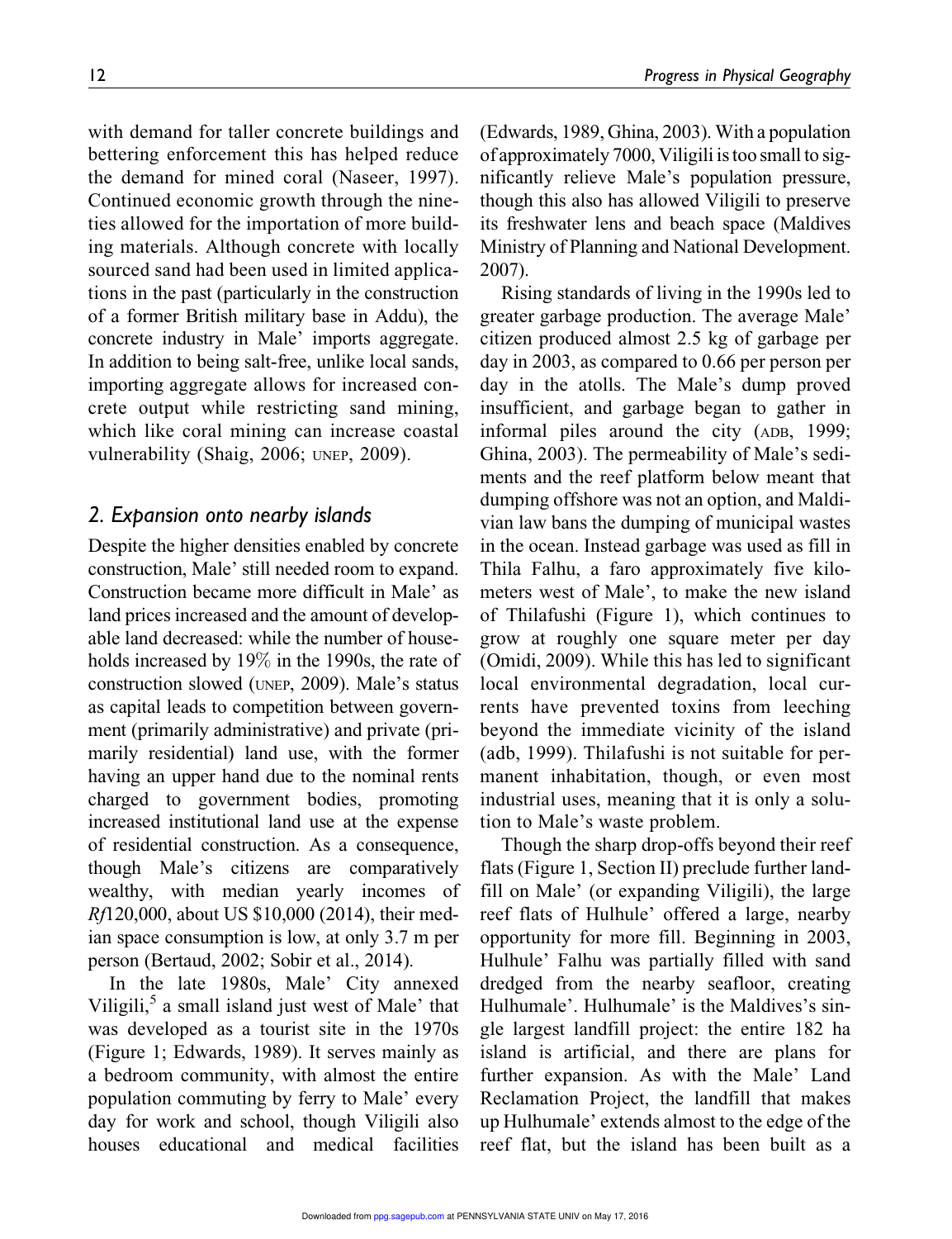

Figure 9. Comparison of R. Kandholhudhoo (a) and R. Dhuvaafaru (b) in Northern Maalhosmadulu (Raa) Atoll (Amooo and Jameel, 2008; Google Earth, 2014a, 2014b; Kan et al., 2007). R. Kandholhudhoo only had a handful of roads, with most houses being crowded together with thin pedestrian passageways between them, so the perimeter line represents the limit of developed land. Though the larger island of R. Dhuvaafaru houses R. Kandholhudhoo's former population, even more land is covered by development and coastal exposure is greater.

two-meter high platform, edged with a sandy beach tumbling from the high fill to sea level. While this elevation corresponded with centennial sea level rise estimates at the time of Hulhumale's construction, the height was chosen based wave events like April 1987's, not longterm sea level forecasts (Hamilton, 2008). In 2004, Hulhumale' was opened to settlement and by 2010 the Hulhumale' Housing Development Corporation (HDC) claimed a population of 12,000 (HDC, 2011). By 2020 the entire project is expected to house 150,000 inhabitants, with space provision for utilities, commercial and industrial space (Barta, 2008; Bertaud, 2002; Hamilton, 2008; Luxner, 2009). Despite Hulhumale's advantages in space and land value, it is still distant enough from Male' to be at a disadvantage for many tenants and developers. When the Holiday Inn chose a cramped Male' site over Hulhumale' in 2008 it was reported as a sign the island was failing (Barta, 2008). While this judgment was premature, it underscores the strength of Male' as an urban center and the difficulty of disrupting existing patterns of urban agglomeration.

Despite Hulhumale's obvious artificiality (it is the Maldives' only rectangular island), there have been attempts to develop the sort of natural amenities than have been left out of Male. Greenery (albeit non-native) is has been planted everywhere. Hulhumale's soil has similar infiltration characteristics to other atoll islands, which combined with the island's large surface area has endowed Hulhumale' with a sizable freshwater lens. The sandy beach that has accumulated on the island's eastern face is largely of natural origin, coral has also begun to recolonize the remaining edges of reef flats, and the beach of Hulhumale' is full of fauna. As Ali Rilwan told me, ''Hulhumale's more natural than Male', even though it's artificial'' (2010, personal communication).

# *3. Following Male's lead: responses on small atoll islands to the 2004 Indian Ocean Tsunami*

Atoll islands have not seen the level of investment in coastal protection as Male', though there have been plans to address this. Even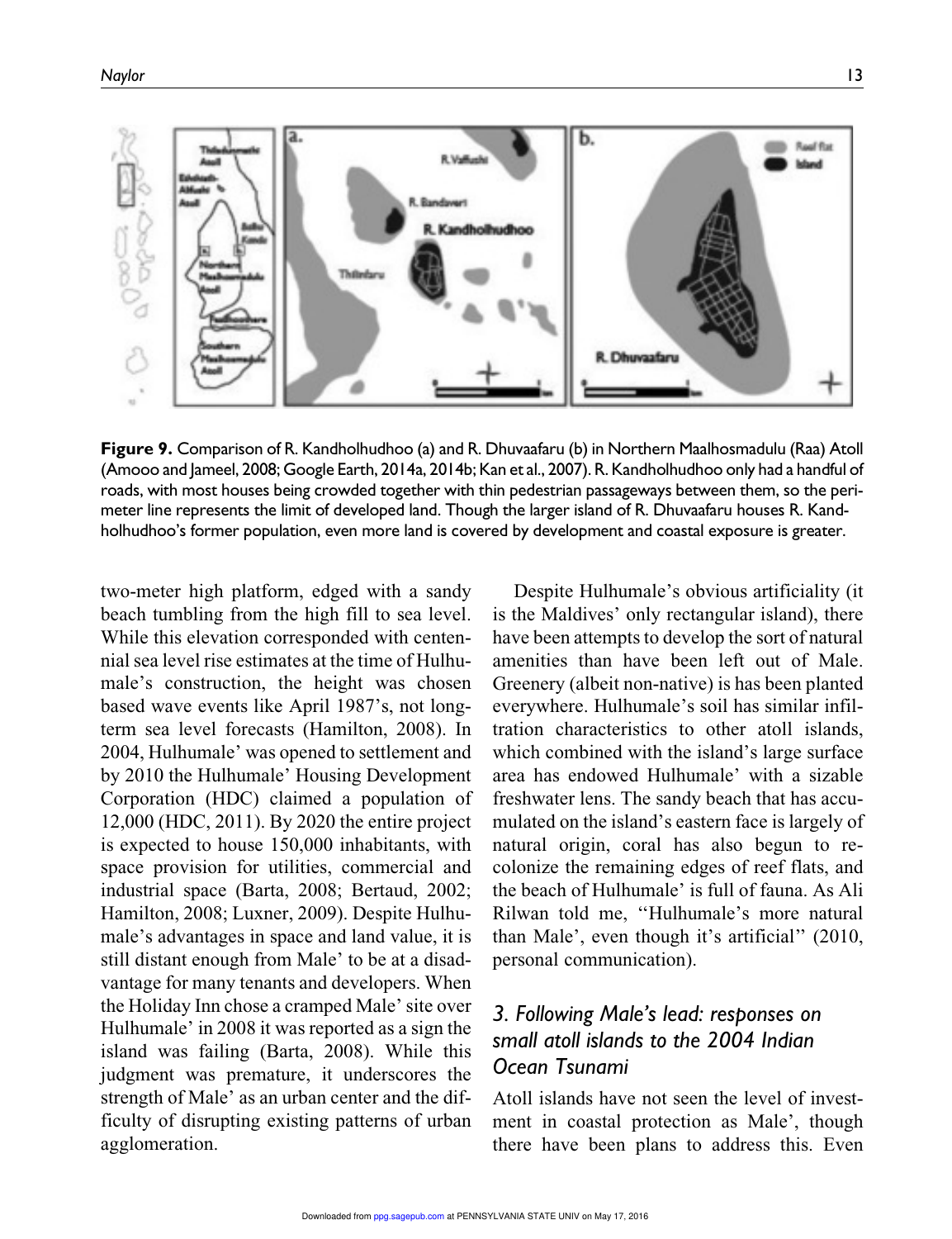

Figure 10. Comparison of (a) Th. Vilufushi before the 2004 Indian Ocean Tsunami and (b) after the Safer Island-type improvements (Bosschieter, 2007; Google Earth, 2014d; Kan et al., 2007).

before the 2004 Indian Ocean Tsunami the Maldives was studying a Safer Islands Strategy (SIS, also referred to as the Safer Islands Development Program, SIDP, or Safer Islands Program, SIP). The SIS would have been coupled with a population consolidation program, relocating much of the population to 10–14 designated islands throughout the archipelago where lessons from Male' and Hulhumale' (seawalls, elevated landfill, etc.) would be applied. These fortified bases were envisioned as regional centers from development, fostering local agglomeration of population and economic activity and providing an outlet for development away from Male' (Ministry of Environment, Energy and Water, 2007; Sovacool, 2011). As a short-term solution after the tsunami five ''host islands'' (not necessarily covered by the Safer Island Strategy) made in direct response to damage from the tsunami (UNEP, 2009): R. Dhuvaafaru (Figure 9), M. Muli, L. Gan, L. Funadhoo, and Th. Vilufushi (Figure 10).

The most dramatic shift was the relocation of the population of R. Kandholhudhoo, rendered uninhabitable by the tsunami, to R. Dhuvaafaru. Despite having a population of only 3664 (three of whom died in the tsunami) Kandholhudhoo's recent history parallels Male's: one of the largest settlements in Northern Maalhosmadulu (Raa) Atoll, it had a density of 9330 people per square kilometer, and its freshwater lens was completely degraded.

Like Male', R. Kandholhudhoo's reef was mined and was expanded onto its former lagoon, using both fill and dykes (Figure 9(a); Bluepeace Maldives, 2009; Fritz et al., 2006; *Haveeru Daily*, 2004; Kan et al., 2007). Before the tsunami R. Kandholhudhoo was recognized as a particularly vulnerable island – in June 2004 the *Haveeru Daily* reported that coastal fortifications were weak and monsoon rains and waves were already causing coastal and property damage. This also indicates that surfaces on Kandholhudhoo were impermeable compared to those on Male', which prevented recharge of the overdrawn freshwater lens. The island's population started to form a consensus towards resettlement to R. Dhuvaafaru.<sup>6</sup>

R. Dhuvaafaru has the advantage of being the second-largest uninhabited island in Northern Maalhosmadulu Atoll (Figure 9(b)), but otherwise it has no protection advantages. Indeed, in the process of grading the island for inhabitation approximately a third of a meter of soil was removed (Bluepeace Maldives, 2009). Rather than concentrating homes in the center or lagoonward side of the island, the decision has been made to develop the entire island to the edge with lower densities and larger houses. While there is ''high ground'' on R. Dhuvaafaru, it is in the form of architecture, not landscape: the local community center, designed to double as a shelter in the event of a disaster, is on concrete stilts (Vince, 2009).

Th. Vilufushi, a lenticular island on the northeastern rim of Kolhumadulu (Thaa Atoll), was the hardest-hit island in the Indian Ocean Tsunami, with 18 causalities (out of a population of 1886). Despite protection from a (living) barrier reef a kilometer offshore (Figure 10), the tsunami still inundated the island (indeed, the reef also reflected waves, causing inundations from the north and west too), with the highest flow depths reaching as high as 2.6 m (Kan et al., 2007; Fritz et al. (2006) reported a maximum flow depth of 3 m, but this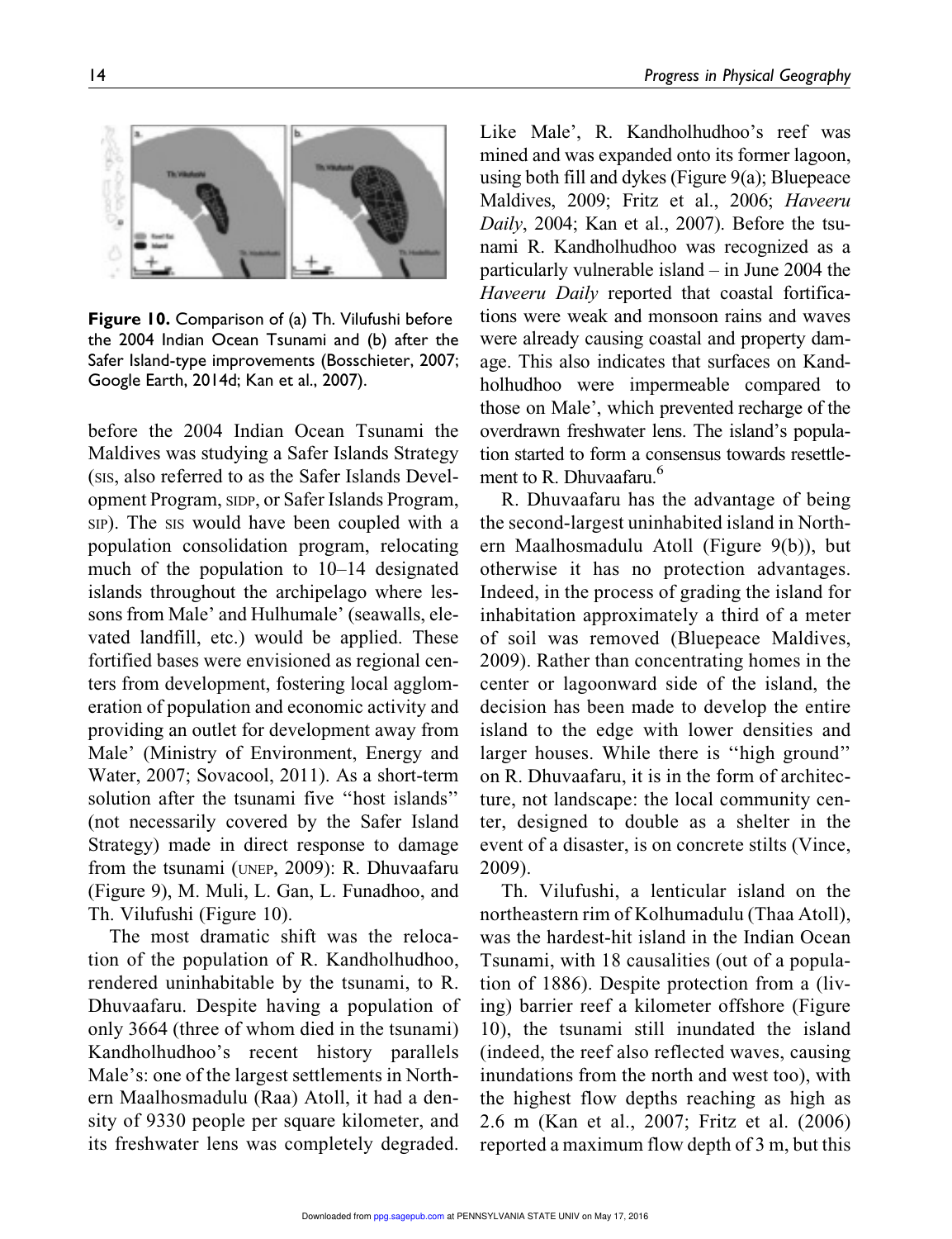was based on an assumption that Th. Vilufushi was uniformly 1 m in height). Rather than moving the population, Th. Vilufushi was rebuilt in accordance with the Safer Island Strategy. Like the relocation from R. Kandholhudhoo to R. Dhuvaafaru, this was in planning stages even before the tsunami – the devastation gave the project urgency and an inflow of aid made it possible on a short timescale (Saleem and Sattar, 2009). By 2009, Th. Vilufushi had tripled in land area and its mean elevation was raised from 1 to 1.4 m above sea level (and a new maximum elevation at 2.4 m), with care taken to ensure that dredging for fill did not disturb living reef (Figure 10(b); Bosschieter, 2007). Recent satellite imagery of Th. Vilufushi seems to indicate that population is mostly concentrated towards the harbor and high ground (surviving trees clearly indicate the island's original perimeter), though current land use plans envision development spreading to the shoreline (Isles, 2014).

Despite the apparent success of Th. Vilufushi, since 2010 the sis (under all its names) has been quietly abandoned in favor of the Integrating Climate Change Risks into Resilient Island Planning (ICCR) program. Though the benefit–cost ratio for Th. Vilufushi was favorable (reported at 1.95 in Shreve and Kelman, 2014), capital for heavy investments in the Maldives typically only comes in the form of aid *after* a disaster and funding for island raising and comprehensive coastal protection was lacking in normal circumstances (the proactive planning of Hulhumale' as a taller island being a notable exception). The population consolidation envisioned by the SIS was also quietly abandoned. Lower initial costs and the potential for greater local involvement have driven interest in ''softer'' engineering strategies (the terms "soft" and ''hard path,'' originally used by Lovins (1976) in reference to energy, have since expanded across engineering and policy disciplines, cf. Sovacool, 2011). Rather than molding the environment with hard-engineering strategies like seawalls or raised fill, the aim of soft engineering to take advantage of and plan around diffuse ecosystem services (Sovacool, 2011).

### *4. Emerging climate risks*

Wave events such as the 1987 swells or 2004 tsunami have occurred periodically since the Maldives' formation – what made 1987 and 2004 different was the degree of development on the islands. The fortification around Male' reflects the increased importance of the island as an population, economic and political center relative to smaller, less fortified islands. Yet the Maldives – and all other small island states – do face a new threat from anthropogenic climate change, and the response to floods and wave events can help reveal vulnerabilities in geomorphological and biological systems, both stemming from natural limitations and human modification.

In contrast to the Pacific Islands, the Maldives are not expected to see any notable uptick in storm or wave intensity, with the Indian Ocean becoming calmer as the Pacific gets more typhonic. Sea-level rise is the most obvious threat to low-lying islands, with the Indian Ocean likely seeing a rise of 0.4–0.5 m over the course of the century compared with 0.5–0.6 m in the Pacific (Nurse et al., 2014). Kench et al. (2009) argued that this does not necessary spell disaster for the current Maldivian islands: they were formed *before* the Indian Ocean reached its Holocene highstand (Section II), which was comparable with the IPCC's estimated 2081– 2100 rise estimates, demonstrating that islands and reefs are able to respond and withstand even to relatively swift changes in sea level and that there are potential equilibria between island sedimentation and sea level (Webb and Kench, 2010; Woodroffe, 1989). However, in 4000– 2000 BP there was both much less alteration to the islands themselves (no fill or grading) and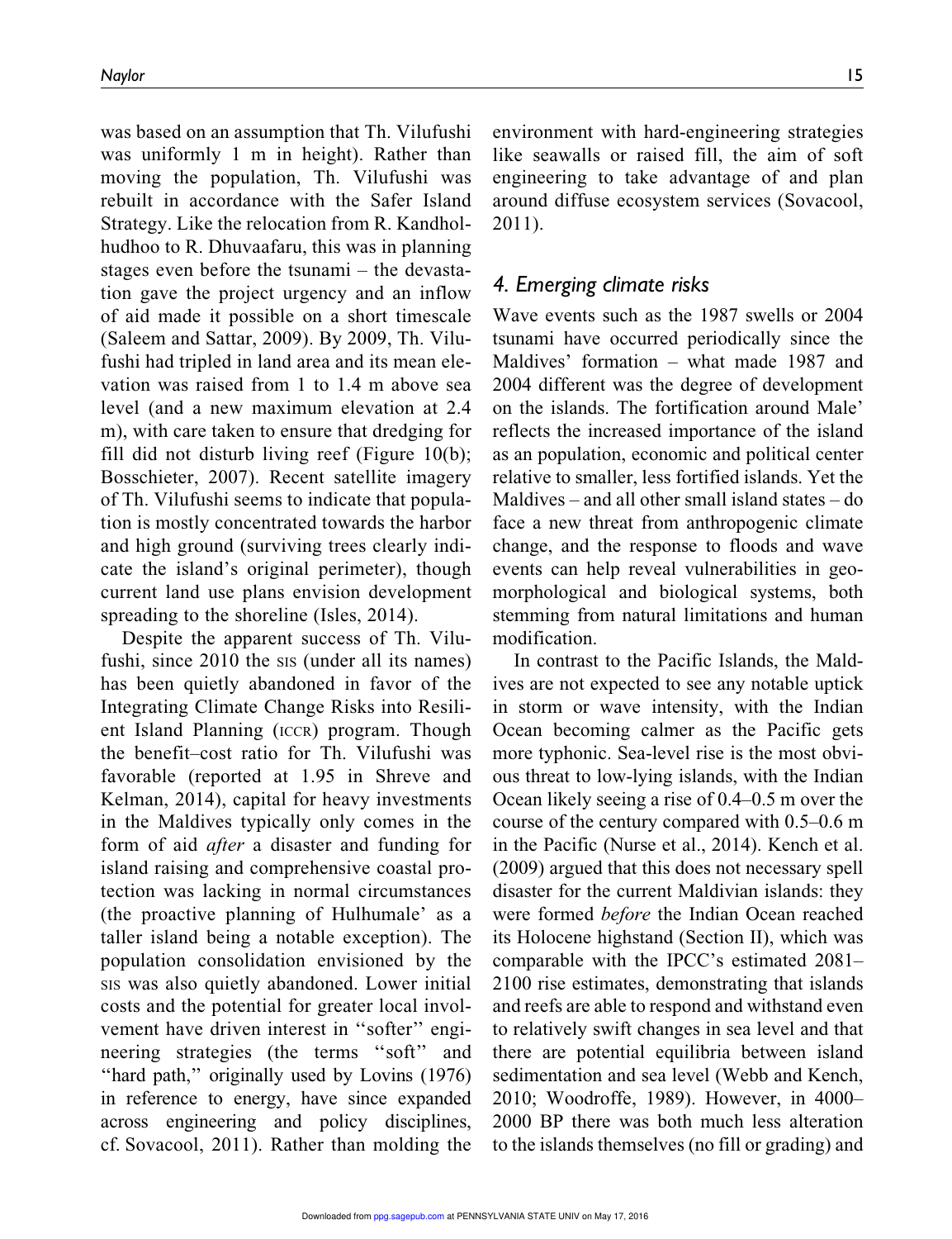to the living reefs. Despite Webb and Kench (2010) being bullish on the chances for island accretion to continue in the Pacific, Duvat et al. (2013) noted that closer examination of inhabited islands in South Tarawa revealed that while human shoreline modification can play a role in short-term accretion and preservation of shorelines, new land is often not resilient and accompanied by accelerating erosion in other parts of affected islands. Furthermore, while the all-around protection on islands such as Male' and Hulhumale' prevents such uneven patterns of erosion and deposition (Section V.2), they also interfere with potential equilibrium responses between sedimentation and sea level rise, assuming the rate of sea level rise over the twenty-first century does not overpower any such potential response (Woodroffe, 1989). The kind and quality of human interventions in shorelines and coastal processes are likely to be the determining factor in the survival of inhabited islands over this century.

While Maldivian reefs have historically been capable of catch-up growth in response to sea level changes, they have been weakened by both local factors as coral mining as well as increasing sea surface temperatures (SST) and ocean acidification, phenomena that spell disaster for the reefs worldwide. Increasing SST increases coral mortality: Maldivian reefs still have not made much recovery from the 1998 ENSO-influenced bleaching event, which reduced average live coral cover from 45 to  $5\%$  (Jaleel, 2013). Acidification inhibits the calcification of coral skeletons, sending reefs systems in the Maldives and worldwide towards a primarily erosive regime (Hoegh-Goldberg et al., 2007; McClanahan et al. 2014).

Beyond disrupting natural responses to sea level change, increasing stress on reef ecosystems poses problems for shore-based Maldivian civilization. This is increasing the depth and decreasing the roughness of seafloors, making reefs less effective as coastal defenses. In the

Seychelles reef damage since the mid-1990s, largely the result of the 1998 ENSO and increased sea surface temperature, has already resulted in greater wave power reaching the shore (Sheppard et al., 2005). Stress on reefs also makes it more difficult to encourage reef growth as ''soft,'' ecosystem-based protection measures, which are often listed as a favorable alternative to large-scale hard coastal protection. Living reefs *are* attractive alternatives to hard protection: on a case-by-case basis reef preservation typically entails lower capital costs than building new protections and reefs have ecological, aesthetic, and economic (tourism and fisheries) benefits that cannot be reproduced with artificial barriers (Jaleel, 2013). Yet the amount of damage and degradation already seen in reefs across the Maldives means that the technical challenge of reef repair on a scale wide enough to restore lost protection benefits may be insurmountable (Vince, 2009), a problem comparable to the challenge of expanding hard protections across the populated islands.

Sea level rise also threatens land-based ecosystems. It would both force the freshwater lens upward and increase salt intrusion levels. Increased intrusion after the 2004 tsunami hurt both the growth of crops and other trees, and increased, consistent intrusion would be a threat to coastal vegetation, which can play a role in stabilizing coastlines (United Nations Development Program (UNDP) and The Global Environment Facility (GEF), 2007; UNEP, 2009; Woodroffe, 2008). Increasing water tables would force freshwater lenses closer to the surface, damaging structures' foundations: buildings in Male' are already limited to approximately ten to twelve stories by groundwater and soil stability (UNDP and GEF, 2007; Woodroffe, 1989). Additionally, the higher SSTs in the Indian Ocean are likely to be accompanied by a drying climate (Nurse et al., 2014), intensifying evaporative losses and reducing recharge rates.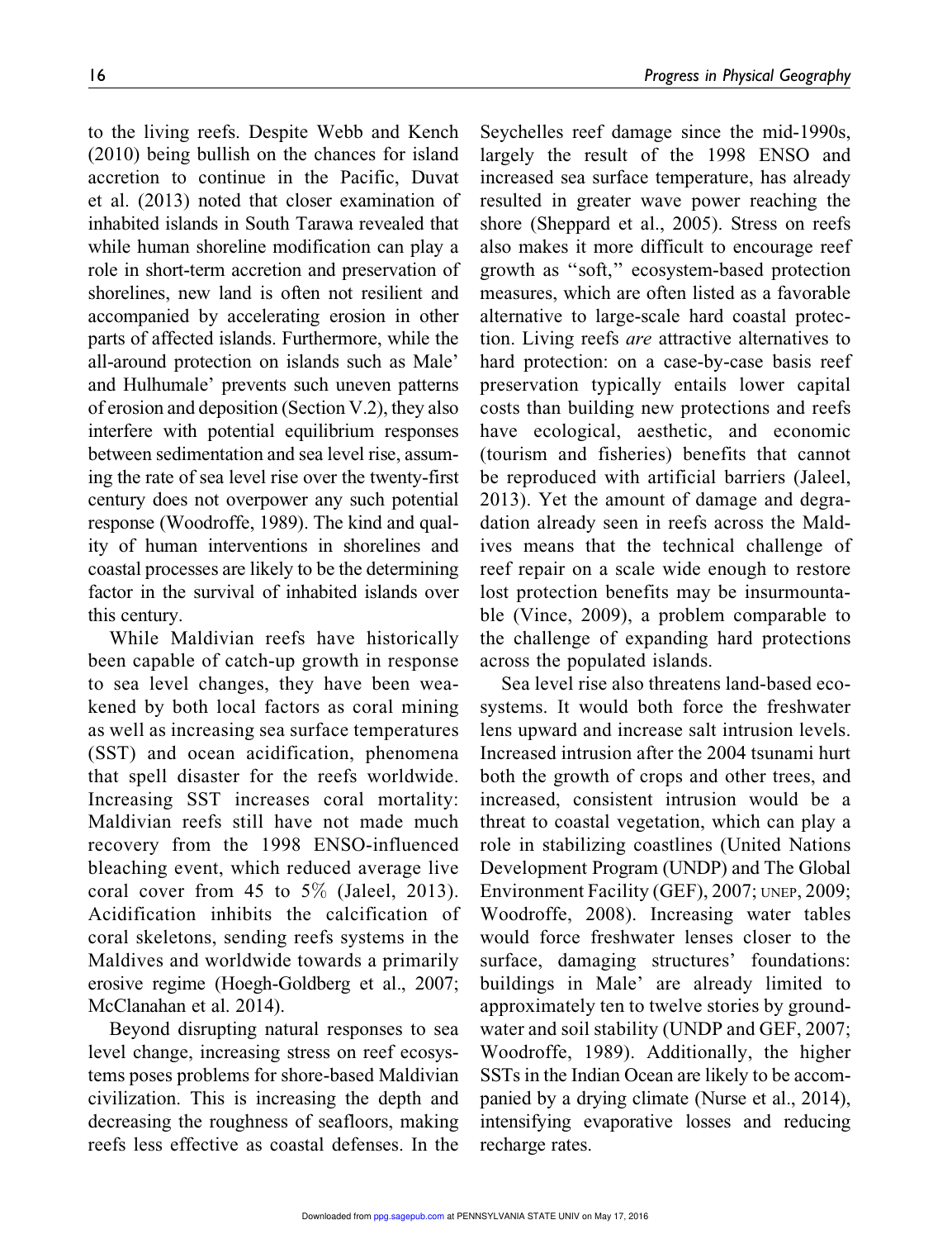# VI. Conclusion: implications of path-dependence and morphology for coastal protection in the Maldives and elsewhere

The Maldives share the same core vulnerabilities of the Pacific atoll nations: periodic wave-borne disaster, risk of total inundation with sea level rise, reliance on rainfed freshwater lenses, and recent histories of rapid urban development coupled with extensive coastal modification and environmental degradation. Yet the Maldives stand distinct from the Pacific atolls, both in terms of its geomorphology and built morphology, the latter often being a consequence of the former. The smaller, disconnected islands of the Maldives have led to major differences in urban development patterns. Major urbanized Pacific atolls like Majuro and South Tarawa consist of long islands connected by causeways, allowing for low-density, periurban growth on more peripheral islands in between larger population centers. In the Maldives one is either in an urbanized island or one is not, and even remote, ''rural'' islands (such as R. Kandholhudhoo) are often settled at high densities. The preexisting economic and governmental importance of Male', a centrally located but otherwise unremarkable island, made it a center of agglomeration, forcing very high population densities (that have been artificially increased by inefficient land-use practices). On all the major inhabited atoll islands, as populations increased they expanded into less-protected regions. The Tarawan island of Eita-Bangantebure and the Tuvaluan island of Funafuti, in particular, exhibit similar progressions to flood-vulnerable fill, though in this case it was a swampy lagoonal enclosures rather open-water lagoons like Dhivehi Falhu, and almost all urbanized atoll islands are typified by development intensifying directly along the coastline. The relatively small size and economic importance of Male', though, has also allowed the entire island to be fortified, preventing the

uneven accumulation/erosion effects that come with fortifying limited stretches of coast, common to both Pacific and smaller Maldivian islands (Duvat et al., 2003; Kench et al., 2003; Spennemann, 1996; Yamano et al., 2007). Furthermore, the presence of numerous faros and large amount of available fill makes either new island construction (Hulhumale') or island raising (Th. Vilufushi) easier than in Pacific atolls, though still expensive.

The other main distinction between the Maldives and other atoll nations is the longstanding use of local coral rock masonry, first for religious and administrative buildings, then for coastal structures, and finally in the twentieth century residential structures and fill. While the advancement from locally-gathered coral blocks to large-scale coral quarrying was enabled by modern technology and fueled by increasing standards of living, it was an intensification of traditional practices, not something new. Prior to the twentieth century the main conservation technique in the Maldives was simply treading lightly, having a widely spread culture with low material requirements and the flexibility to move when necessary. Environmental engineering on denser Male', though, has long tended towards ''harder'' solutions: masonry for coastal defense to tetrapods, imported water to desalinated water. This history makes it difficult to dislodge a hard engineering mindset from Maldivian engineering culture, even on smaller islands—Male's lead was largely followed by R. Kandholhudhoo, for instance. Furthermore, the aforementioned availability of local building resources and widespread knowledge of masonry techniques contradicts the distinction made by Sovacool (2011) between ''complex, capital-intensive'' hard engineering and "simple and modular" soft engineering: hard construction as practiced in the Maldives *is* relatively simple and modular. In contrast, the complexity of offshore sediment dynamics, the need to avoid siltation on nearby reefs, and the difficulty of encouraging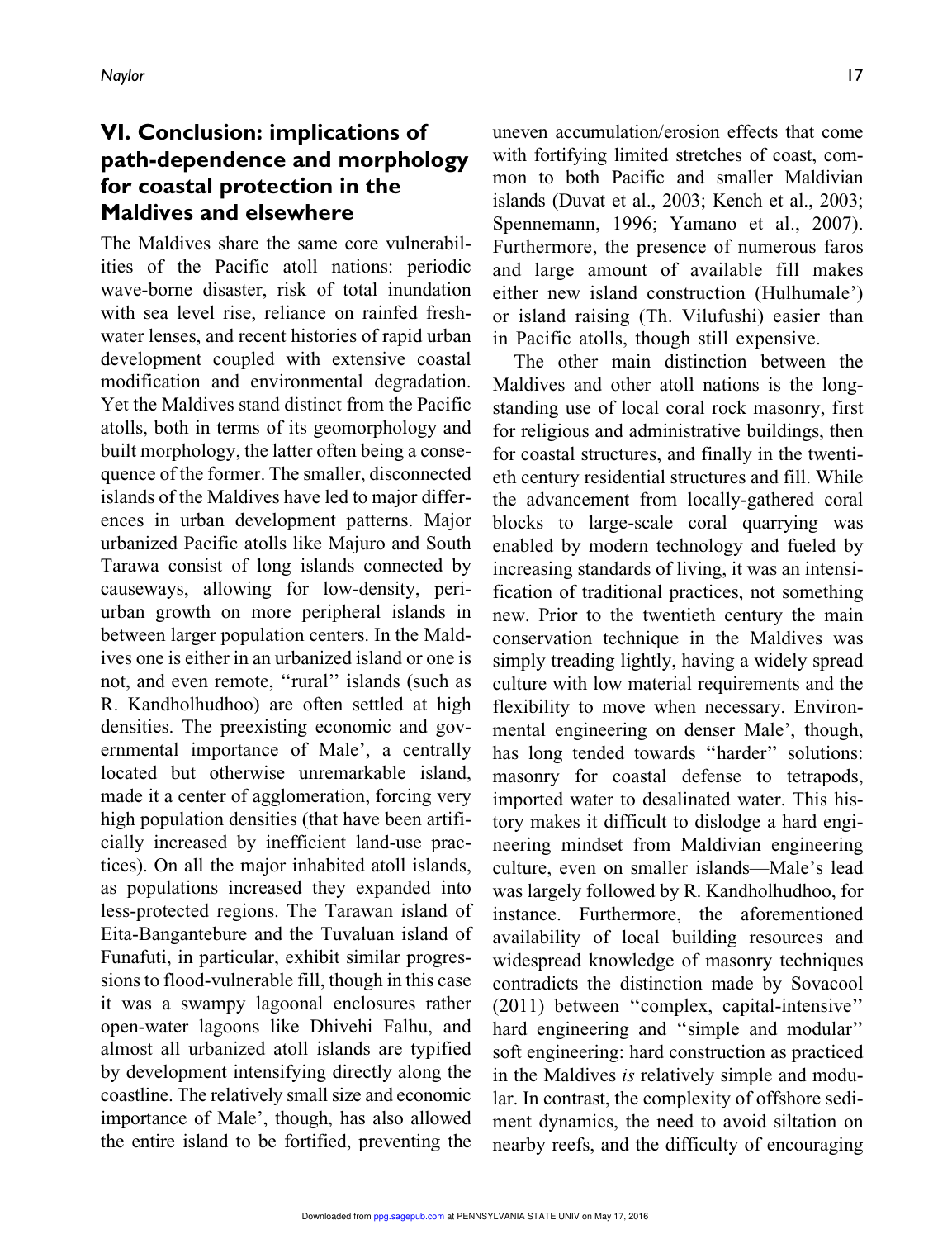new reef growth and conservation in the midst of increasing development on nearby islands makes it a much more human capital-intensive project. Accordingly much current work on soft, ecosystem-based coastal engineering techniques has focused less on specific solutions and more on building the capacity to create potential solutions (Ali Rilwan and Saffah Faroog, 2010, personal communication; Sovacool, 2011). Additionally, natural coastal protections are also under threat from global stressors, making soft solutions even more difficult. Even with a robust soft infrastructure program hard protections are still likely to be necessary.

This remains an expensive path to take – the dispersion of the Maldivian population across a number of small (and often oblong) islands, makes coastal protection particularly expensive, leading to one of the highest coastal protection cost-to-GDP ratios of any nation (Nurse et al., 2014). In the Maldives coastal protection measures tend to advance most quickly in the immediate aftermath of disasters, fueled by aid money. In addition to only being reactive to disaster, the need for quick responses to disaster can lead to compromised solutions, as with R. Dhuvaafaru and other new ''host islands'' the main new protection was just a protected safe house (UNEP, 2009). Despite policymakers' enthusiasm disaster resilience and climate adaptation *strategies*, in practice Maldivian investments in coastal protection are done in a more *tactical* manner. More consistency in financing (and aiding) of coastal protection measures would likely allow for more comprehensive and anticipatory plan making. Additionally, such disasters also result in a spike of interest after disasters like the 1987 waves or 2004 tsunami (or similar flood events elsewhere, such as Funafuti) – the uneven monitoring of small island nations can make it difficult to assess causes of shoreline change and the effects of interventions (Duvat et al., 2013; Yamano et al., 2007). More sustained observations of small island states is necessary to better

understand their geomorphological and socioeconomic vulnerabilities – while disasters help demonstrate weaknesses, they can only provide partial windows on coastline processes or coastal protection decision-making.

Nor can we divorce climate and coastal vulnerability from broader socio-economic and political concerns – though I was not able to perform any formal survey during my time on Male', Viligili, and Hulhumale', even during the more environmentally-focused Nasheed presidency the lingering effects related to global economic downturn of 2008 were foremost on people's minds, as were issues of inequality and quality-of-life. Most of the alterations to Male's environment were responses to increasing populations with increasing expectations of standards of living, and the unipolar pull of Male' has exacerbated inequality across the islands (Section IV.1). The problem was first identified in the late seventies by Sarwar Lateef et al. (1980), who suggested the development of alternative growth centers throughout the atolls to channel growth away from Male'. More recently the Maldivian environmentalist group Bluepeace has suggested constructing three meter-high islands throughout the atolls to both provide alternate urban centers for development and to allow for settlements more resilient to sea level rise. While this represents a hard path solution similar to Hulhumale', Bluepeace also suggests supplementing them with soft path measures coastal forest, development restrictions close to the island's edge (unlike on Hulhumale' or Th. Vilufushi), natural rainwater collection and freshwater lens maintenance. Should the Maldives continue to be inhabited through the twenty-first century – Bluepeace Maldives' proposals (2008a) are explicitly framed as alternatives to a planned relocation of the Maldivian population as sea levels rise (Ali Rilwan and Saffah Faroog, 2010, personal communication) – it will be because of synergies between, ecosystem service protection, carefully-designed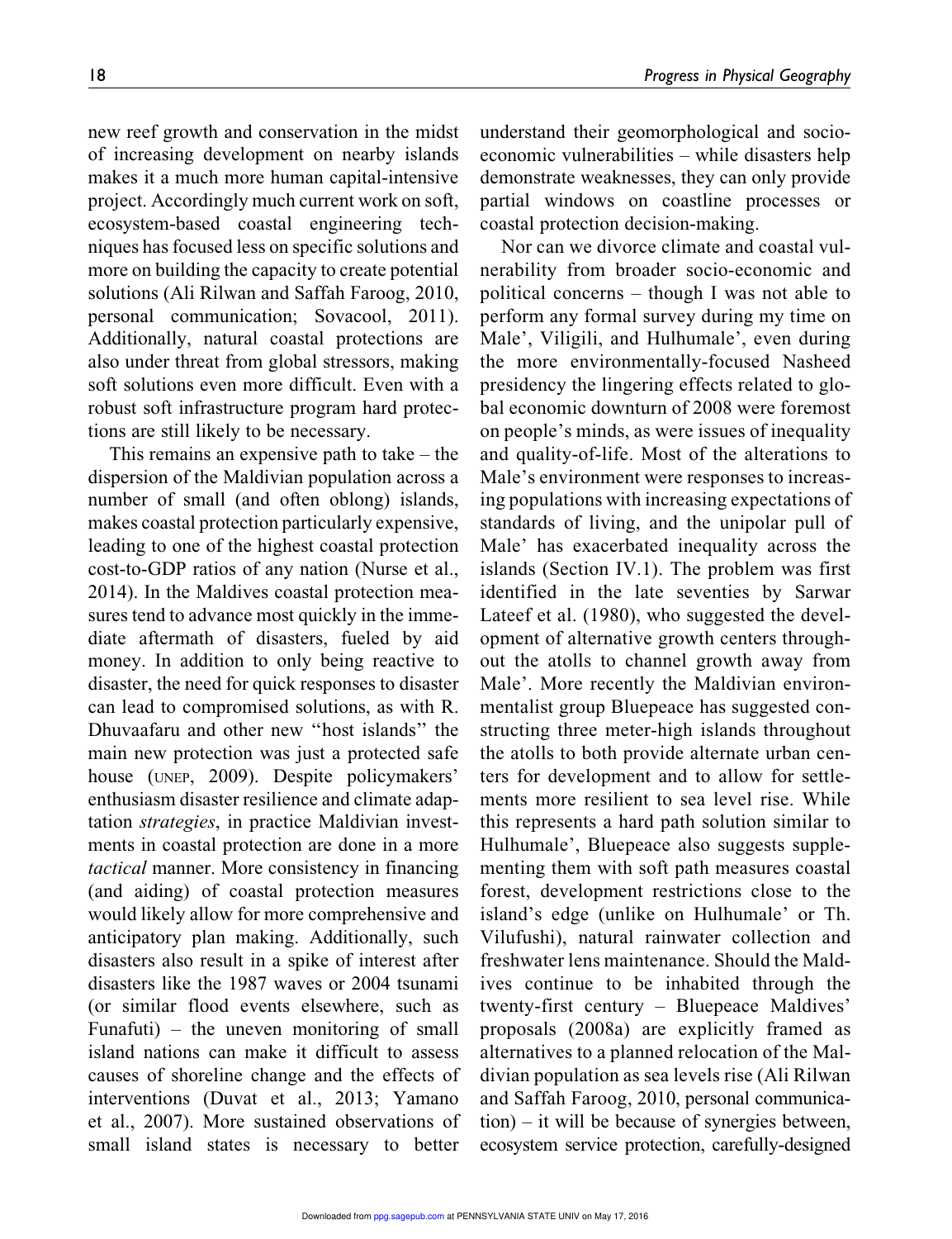hard fortification techniques, and archipelagowide economic development.

#### Acknowledgments

The author would like to thank Amjad Abdulla, Amooo (Abdul Aleem) and Ahmed Jameel, Zammath Khaleel and Ali Shareef, and Ali Rilwan and Saffah Faroog for their assistance in Male', and Michael Conzen and Marvin Mikesell for their assistance in Chicago.

#### Declaration of Conflicting Interests

The author has declared no potential conflicts of interest with respect to the research, authorship, and/or publication of this article.

#### Funding

This work was supported by an Anne T. Natunewicz grant.

#### Notes

- 1 Male' is considered a contraction of ''mahal,'' so it is properly spelled with an apostrophe at the end, not an acute accent.
- 2 The Republic of Maldives also uses ''atoll'' as a political subdivision—in physical geographic terms, Male' is part of North Male' Atoll, while in administrative terms North and South Male' Atolls, Gaafaru Atoll and Kaashidhoo are all part of Kaafu Atoll. Due to the number of islands with common names, islands other than Male' and Addu City (which have the political status as independent cities) have the initial of their political atoll placed in front of their proper name, so the Kaashidhoo discussed here is K. Kaashidhoo, not G. Kaashidhoo, an atoll island in Southern Huvadhu (administrative atoll Gaafu Dhaalu) Atoll. ''The atolls'' is typically used to contrast the rest of the country with Male'.
- 3 Water depth of a freshwater lens can be simply put as  $Z_{MAX} = Z_{Lim} (1 - e^{-bR}) S$ , where  $Z_{MAX}$  is freshwater lens depth, *ZLim* and *b* describe island size, *R* is recharge, and *S* hydraulic conductivity to saltwater (Bailey et al., 2014).
- 4 Wave energy dissipation across a reef front is described by  $\partial (Ec_g)/\partial x = -(e_f + e_b)$ , where *E* is wave energy (proportional to the square of wave height),  $c_g$  is wave group velocity,  $\epsilon_f$  wave bottom friction, and  $\epsilon_b$  wave breaking. The removal of half a meter of coral significantly reduced the bottom friction  $\epsilon_f$  and had some effect on

wave height, though most of the reduction occurs when a wave encounters a carbonate platform.

- 5 Also called Villingilli or Vilimale'.
- 6 The flooding on R. Kandholhudhoo was likely the result of the large number of hard surfaces on the nearlytotally-urbanized island. Although on Male' soakways allow for quicker infiltration than natural atoll soil, it is unlikely that this amount of care was taken in the design of R. Kandholhudhoo's infrastructure.

#### References

- Amooo (Aleem A) and Jameel A (2008) *Maps of Maldives: The Complete Guide to the Atolls & Islands of Maldives*. Male': Water Solutions Pvt. Ltd.
- Asian Development Bank (ADB) (1999) *Environmental Management of the Republic of Maldives: An Overview*. Manila: Asian Development Bank.
- Azza F (2008) *Education for All: A Mid-Decade Assessment*. National report IN/2008/ED/29. Male': Ministry of Education. Available at: http://planipolis.iiep. unesco.org/upload/Maldives/Maldives\_EFA\_MDA.pdf (accessed 11 November 2014).
- Bailey RT, Khalil A and Chatikavanij V (2014) Estimating current and future groundwater resources of the Maldives. *Journal of the American Water Resources Association* 51(1): 112–122.
- Barta P (2008) What if you build an island paradise and no one came? *The Wall Street Journal*, 11 January. Available at: http://online.wsj.com/articles/SB11999 9940930681887 (accessed 12 March 2010).
- Bell HCP (1928 [2002]) *The Maldive Islands: Monograph of Their History, Archaeology, and Epigraphy*. Male': Novelty Press.
- Bertaud A (2002) A rare case of land scarcity: the issue of urban land in the Maldives. Mimeo. Available at: http://alainbertaud.com/wp-content/uploads/2013/06/ AB\_Maldives\_Land.pdf (accessed 11 January 2010).
- Betzler C, Fürstenau J, Lüdmann T, et al. (2013) Sea-level and ocean-current control on carbonate-platform growth, Maldives, Indian Ocean. *Basin Research* 25(2): 172–196.
- Bluepeace Maldives (2008a) New homeland elsewhere is not the only solution for climate victims of the Maldives. Available at: www.bluepeacemaldives.org/blog/ climate-change/new-homeland-not-only-solution-climate-victims-maldives (accessed 3 March 2010).
- Bluepeace Maldives (2008b) When groundwater turns deadly. Available at: www.bluepeacemaldives.org/blog/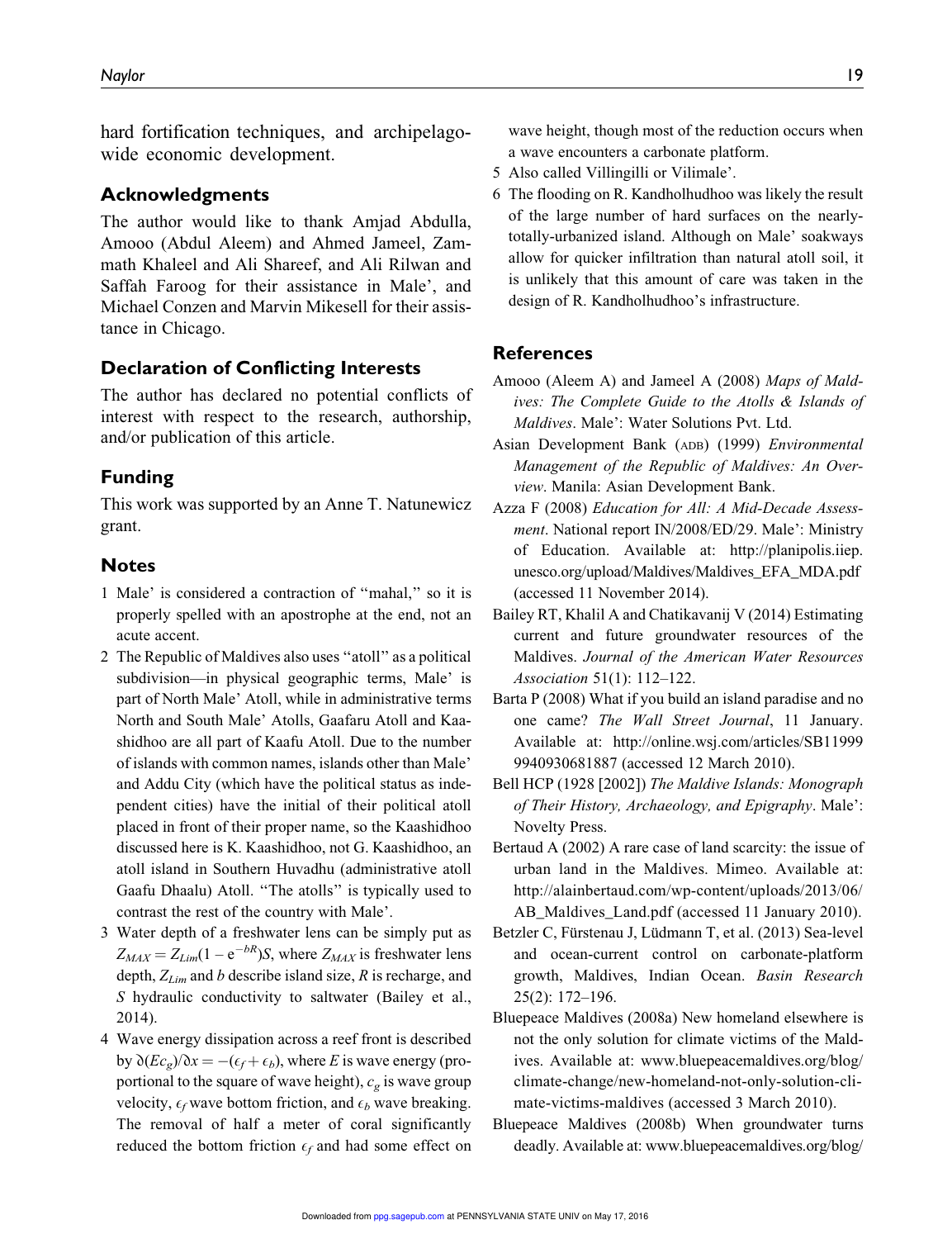water/when-groundwater-turns-deadly (accessed 3 March 2010).

- Bluepeace Maldives (2009) Dhuvaafaru: one of the most vulnerable islands to climate change. Available at: www.bluepeacemaldives.org/blog/climate-change/ dhuvaafaru-vulnerable-to-climate-change (accessed 3 March 2010)
- Bosschieter C (2007) Environmental monitoring for the construction of Vilufushi, Maldives. *Terra & Aqua* 109(December): 14–22.
- Cazes-Duvat V (2005) Les archipels de l'ouest de l'océan Indien face à l'érosion côtière. *Annales de Géographie* 114(644): 342–361.
- Cocklin C and Keen M (2000) Urbanization in the Pacific: environmental change, vulnerability and human security. *Environmental Conservation* 27(4): 392–403.
- Darwin C (1889) *The Structure & Distribution of Coral Reefs*. 3rd ed. New York: D. Appleton & Company. Available at: https://archive.org/details/structureanddis 03darwgoog (accessed 28 December 2014)
- Department of National Planning and Ministry of Treasury and Finance (2009) *Maldives – 4 Years After the Tsunami: Progress and Remaining Gaps*. Available at: www.planning.gov.mv/publications/tsunami/031209\_ v1\_maldives\_4\_year%20final\_%20IFRC\_July2\_con\_ 2003.pdf (accessed 11 January 2010).
- DIRAM Team and UNDP Maldives (2007) *Detailed Island Risk Assessment in Maldives: Hazards & Physical Vulnerability (DIRAM 1)*. Available at: http://planning.gov. mv/en/content/view/306/93/ (accessed 1 December 2014).
- Droxler AO (1992) General Cenozoic evolution of the Maldives carbonate system (Equatorial Indian Ocean). *Bulletin des Centres de Recherches Exploration-Production Elf Aquitaine* 16(1): 113–136.
- Duvat V, Magnan A and Pouge F (2013) Exposure of atoll population to coastal erosion and flooding: a South Tarawa assessment, Kiribati. *Sustainability Science* 8(3): 413–440.
- Edwards AJ (1989) *The Implications of Sea-Level Rise for the Future of the Republic of Maldives: Report to the Commonwealth Expert Group on Climate Change and Sea Level Rise*. Newcastle upon Tyne: Centre for Tropical Coastal Management Studies.
- Forbes ADW (1987) The pre-Islamic archaeology of the Maldive Islands. *Bulletin de l'Ecole française d'Extrmeˆme-Orient*. 76(1): 281–288.
- Fritz HM, Synolakis CE and McAdoo B (2006) Maldives field survey after the December 2004 Indian Ocean tsunami. *Earthquake Spectra* 22(S3): 137–154.
- Fujima K, Tomita T, Honda K, et al. (2005) *Preliminary Report on the Survey Results of 26/12/2004 Indian Ocean Tsunami in the Maldives*. Available at: www. nda.ac.jp/cc/users/fujima/maldives-pdf/index.html (accessed 20 November 2014).
- Ghina F (2003) Sustainable development in small island developing states: the case of the Maldives. *Environment, Development and Sustainability* 5(1–2): 139–165.
- Google Earth 7.1.2.2014 (2014a) Dhuvaafaru, Raa Atoll, Maldives. Satellite Imagery Layer. 5°37'46.27" N, 7302'46.27'' E, elevation 4 m.
- Google Earth 7.1.2.2014 (2014b) Kandholhudhoo, Raa Atoll, Maldives. Satellite Imagery Layer. 5°37'08.72" N, 72°51'16.49" E, elevation 1 m.
- Google Earth 7.1.2.2014 (2014c) Southern North Male' Atoll, centered on Feydhoo Finolhu. Satellite Imagery Layer.  $4^{\circ}12'50.39''$  N,  $73^{\circ}28'53.49''$  E, elevation -4 m.
- Google Earth 7.1.2.2014 (2014d) Vilufushi, Maldives. Satellite Imagery Layer. 2°30'16.42" N, 73°18'29.63" E, elevation 5 m.
- Global Urban Observatory (GUO) (1999) *Maldives. Human Settlement Statistics and Trends*. Nairobi: Urban Secretariat, United Nations Human Settlements Program. Available at: ww2.unhabitat.org/habrdd/ conditions/socentasia/maldives.htm (accessed 11 January 2010).
- Gray A (Ed.) (1890). *The Voyage of François Pyrard of Laval, to the East Indies, the Maldives, the Moluccas and Brazil*. New York: Burt Franklin.
- Hamilton J (2008) Maldives builds barriers to global warming. *Solutions*, 28 January. Available at: www. npr.org/templates/story/story.php?storyId=18425626. (accessed 18 February 2010).
- *Haveeru Daily* (2004) Kandholhudhoo residents now requesting to be shifted. *Haveeru Daily*, June 7. Available at: www.haveeru.com.mv/news/3930 (accessed 12 July 2014).
- Hockly TW (1935 [2003]). *The Two Thousand Isles: A Short Account of the People, History and Customs of the Maldive Archipelago*. New Dehli: Asian Educational Services.
- Hoegh-Goldberg O, Mumby PJ, Hooten AJ, et al. (2007). Coral Reefs Under Rapid Climate Change and Ocean Acidification. *Science* 313(5857): 1737–1742.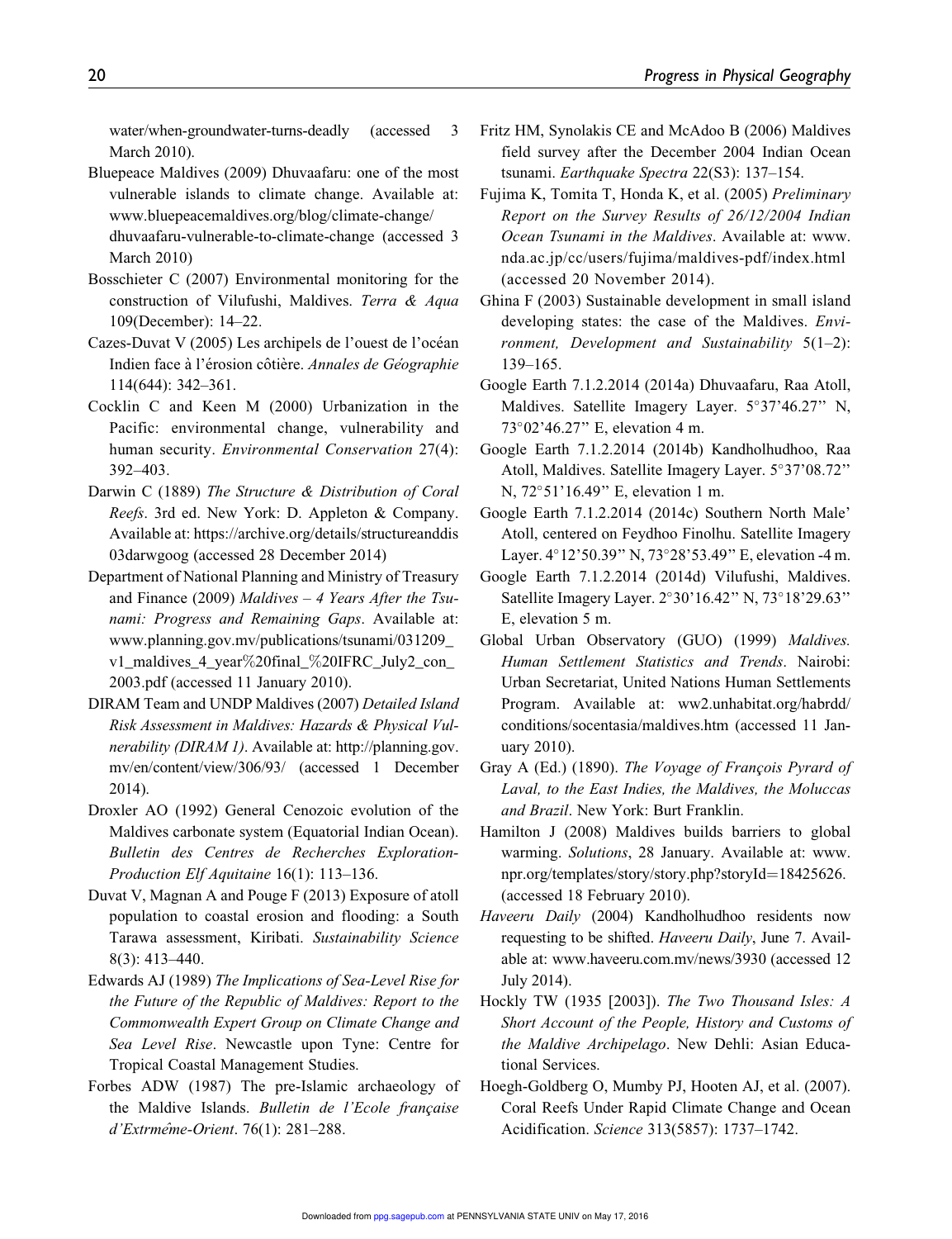- Housing Development Corporation (HDC) (2011) FAQ. Available at: www.hdc.com.mv/FAQ/faq.php (accessed 16 March 2013).
- Isles (2014) Vilufushi. Available at : http://isles.egov.mv/ Island/?lid= $2\&$ id= $743$  (accessed 11 December 2014).
- Jaleel A (2013) The status of coral reefs and the management approaches: the case of the Maldives. *Ocean & Coastal Management* 82(September): 104–118.
- Kan H, Ali M and Riyaz M (2007) The 2004 Indian Ocean tsunami in the Maldives: scale of the disaster and topographic effects on atoll reefs and islands. Atoll Research Bulletin No. 554. Washington, DC: National Museum of Natural History.
- Kench P (2011) Maldives. In: Hopley D (ed) *Encyclopedia of Modern Coral Reefs*. Dordrecht: Springer, 648–653.
- Kench P, McLean RF, Brander RW, et al. (2006) Geological effects of tsunami on mid-ocean atoll islands: the Maldives before and after the Sumatran tsunami. *Geology* 34(3): 177–180.
- Kench P, Parnell K and Brander R (2003) A process-based assessment of engineered structures of reef islands of the Maldives. In: *Coasts & ports Australasian conference*, 2003, paper no. 74. Available at: eprints.jcu.edu. au/1031/1/KenchParnellBrander.pdf
- Kench PS, Smithers SG, McLean RF, et al. (2009) Holocene reef growth in the Maldives: evidence of a mid-Holocene sea-level highstand in the central Indian Ocean. *Geology* 37(5): 455–458.
- Khaleel M and Saeed S (1997) Environmental damage changes in the Maldives: current issues for management. In: *Workshop on integrated reef resources management in the Maldives*, (ed Nickerson DJ and Hassan Maniku M), BOBP/REP/76. Madras: Bay of Bengal Programme. Available at: ftp://ftp.fao.org/ FI/CDrom/bobp/cd1/Bobp/Publns/Reports/0076.pdf (accessed 11 March 2010).
- Lovins A (1976) Energy strategy: the road not taken? *Foreign Affairs* 55(1): 186–218.
- Luxner L (2009).Raising the Maldives. *Saudi Aramco World*, May/June. Available at: www.saudiaramcoworld.com/issue/200903/raising.the.maldives.htm (accessed 18 February 2010).
- Maldives Ministry of Environment, Energy and Water (2007) *National Adaptation Plan of Action: Republic of Maldives*. Available at: http://unfccc.int/resource/docs/ napa/mdv01.pdf (accessed 18 February 2010).
- Maldives Ministry of Planning and National Development (2005) *25 Years of Statistics*. Available at: www.

planning.gov.mv/publications/25yearsstats/default.htm (accessed 27 April 2010).

- Maldives Ministry of Planning and National Development (2007). *Island Level Tables: Population and Housing Census 2006*. Available at: www.planning.gov.mv/ publications/census2006\_island\_level\_tables/index.htm (accessed 27 April 2010).
- McClanahan TR, Ateweberhan M, Darling ES, et al. (2014) Biogeography and change among regional coral communities across the Western Indian Ocean. *PloS ONE* 9(4): e93385.
- Ministry of Housing, Transport & Environment and the United Nations Economic Program (UNEP) (2009) *Maldives National Strategy for Sustainable Development*. Available at: www.rrcap.ait.asia/nsds/uploadedfiles/file/sa/md/maldives%20april%202009.pdf (accessed 18 February 2010).
- Mohamed N (2005) Maldivian seafaring in the pre-Portuguese period. In: *10th international conference on Sri Lanka studies: Sri Lanka after 500 years of western colonization and future perspectives*, Kelaniya, Sri Lanka. Available at: www. nchlr.gov.mv/docs/whitepapers/history/seafaring.pdf (accessed 3 March 2014).
- Omidi M (2009).Thilafushi: the garbage island. *Dhivehi Observer*. Available at : http://doreview.blogspot.nl/ 2009/01/thilafushi-garbage-island.html. (accessed 29 January 2010).
- Naseer A (1997) Status of coral mining in the Maldives: impacts and management options. In: *Workshop on integrated reef resources management in the Maldives* (ed Nickerson DJ and Hassan Maniku M), BOBP/REP/76. Madras: Bay of Bengal Programme. Available at: ftp://ftp.fao.org/FI/CDrom/ bobp/cd1/Bobp/Publns/Reports/0076.pdf (accessed 25 December 2012).
- Nurse LA, McLean RF, Agard J, et al. (2014) Small islands. In: Barros VR, Field CB, Dokken DJ, et al. (eds) *Climate Change 2014: Impacts, Adaptation, and Vulnerability. Part B: Regional Aspects*. Contribution of Working Group II to the Fifth Assessment Report of the Intergovernmental Panel on Climate Change. Cambridge: Cambridge University Press, 1613–1654.
- Preu C and Engelbrecht C (1991) Patterns and processes shaping the present morphodynamics of coral reef islands: case study from the North-Male Atoll, Maldives (Indian Ocean)In: Brückner H and Radtke